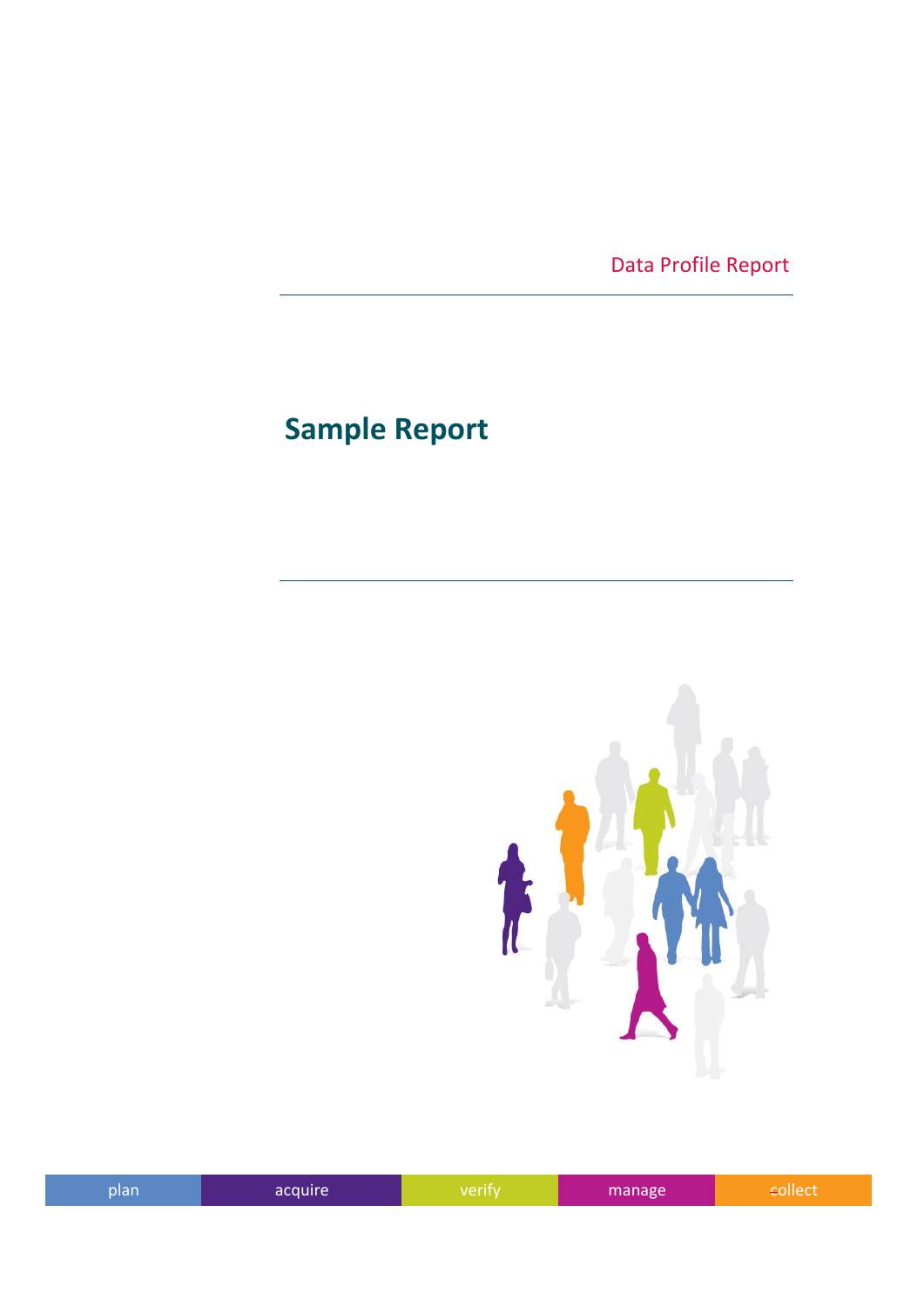### Contents

Media hut's Data Profiling Report provides you with unique insights into your customer data. This report gives you the ability to develop a detailed understanding of the characteristics of your customers in terms of their demographic, geographic and lifestyle characteristics, as well showing indicators of their financial wellbeing.

#### **To view the results please click on the appropriate heading**

- 
- 
- **3 Key Characteristics 8.4 Investment Activity**
- **4 Key Datasets** 8.6 Credit Behaviour
- **5 About the Individual** 8.8 Company Director
	-
	-
	-
	- 5.4 Length of Residency 8.12 CAMEO Welfare
	-

#### **6 About their Household 9 About their Credit Risk**

- 6.1 Household Composition 9.1 nGauge Credit Score
- 
- 
- 6.4 Presence of Children
- 
- 
- 
- 
- 6.9 Number of Surnames

#### **7 About their Property** 11.2 Green Choices

- 7.1 Council Tax Band 11.3 Ethical Choices
- 7.2 Ownership Characteristics
- 
- 
- 
- 
- 7.7 House Price (CAMEO Property)



#### **1 Interpreting The Report 8 About their Wealth and Finances**

- 8.1 Household Income
- **2 Matching To Core 8.2 Attitudes to Personal Finance** 
	- 8.3 Personal Savings
	-
	- 8.5 Savings and Investments Products
	-
	- 8.7 Credit Products
	-
	- 5.1 Gender 8.9 CAMEO Investor Group
	- 5.2 Modelled Age Band 8.10 CAMEO Income Group
	- 5.3 Marital Status 8.11 CAMEO Unemployment
		-
	- 5.5 On The Edited Electoral Roll 8.13 CAMEO Welfare Crime Bandings

- 
- 6.2 Social Class 9.2 Credit Risk
- 6.3 Household Lifestyle 9.3 CAMEO Financial Group

#### 6.5 Age of Youngest Child **10 About their Technology Use**

- 6.6 Head of Household 10.1 Connected Group
- 6.7 Number of Males 10.2 Connected Category
- 6.8 Number of Females 10.3 Financial Channel Preference

#### **11 About their Green & Ethical Stance**

- 11.1 Green & Ethical
- 
- 

#### 7.3 Number of Bedrooms **12 About their Neighbourhood**

- 7.4 Type of Property 12.1 Standard Marketing Region
- 7.5 Age of Property 12.2 CAMEO UK Group
- 7.6 Tenure of Property 12.3 CAMEO UK Category

#### **13 About their Shopping and Interests**

- 13.1 Shopping
- 13.2 DM & Mail Order Responsive
- 13.3 Newspaper Readership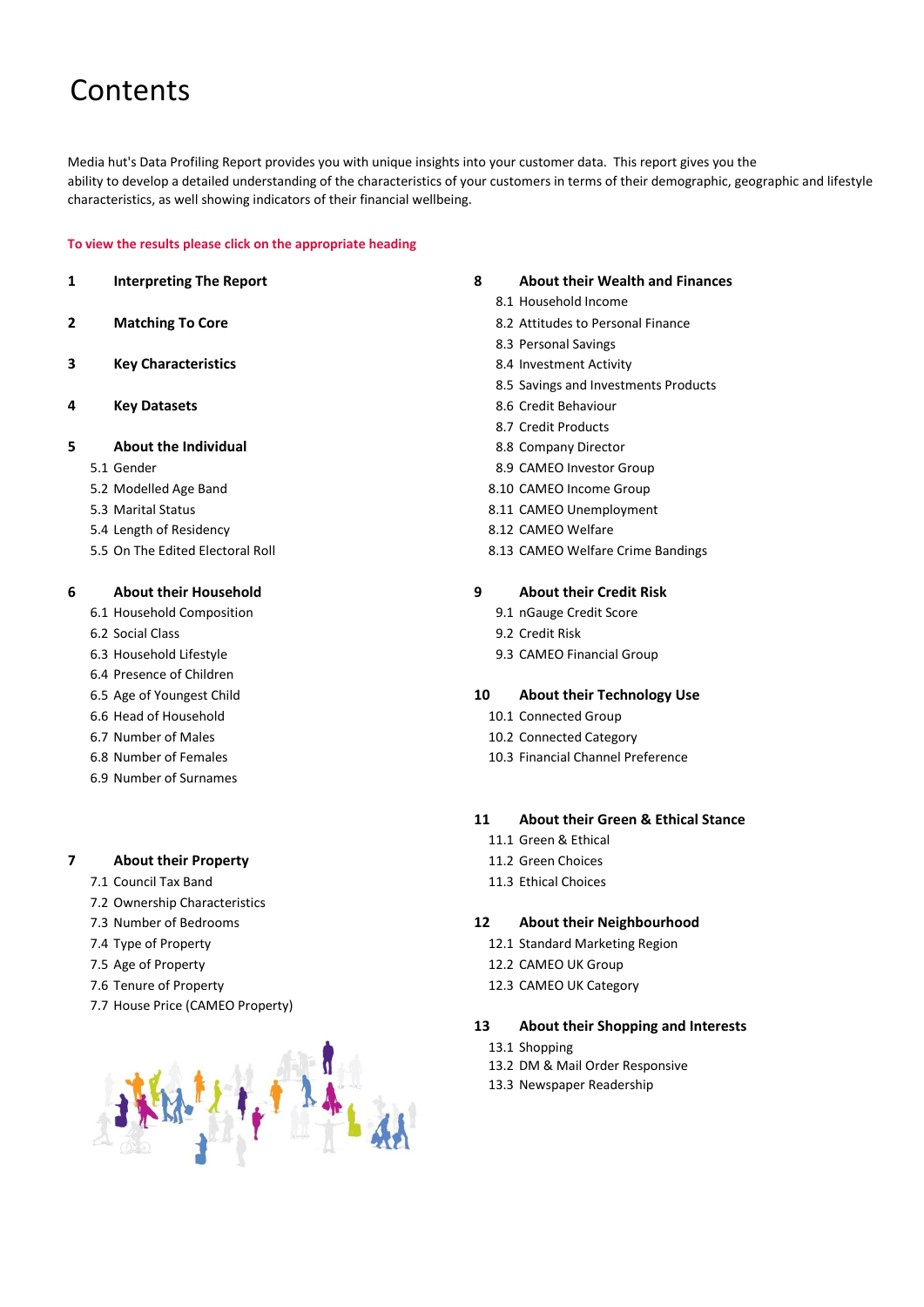#### Interpreting The Report

Click To Return To Contents

For each profile an Index Table is presented like the one below. Within each Index Table, the Customers column displays the number of records in your customer database within each Group, Category or Band. The next column is simply a percentage distribution of these absolute counts. These columns provide information on the overall make-up of your customer database.

| <b>CAMEO UK Group</b>                                           | <b>Customers</b> |        | Base       |        | Comparison |                 | <b>Index Data Bars</b> |
|-----------------------------------------------------------------|------------------|--------|------------|--------|------------|-----------------|------------------------|
|                                                                 | Count            | %      | Count      | %      | Z-Score    | Index           |                        |
| 1. Affluent Singles & Couples in Exclusive Urban Neighbourhoods | 2,849            | 29.0%  | 1.366.040  | 3.4%   | 56.02      | 863             |                        |
| 2. Wealthy Neighbourhoods Nearing & Enjoying Retirement         | 1,572            | 16.0%  | 1,601,276  | 3.9%   | 32.62      | 406             |                        |
| 3. Affluent Home Owning Couples & Families in Large Houses      | 1,347            | 13.7%  | 4,926,682  | 12.1%  | 4.59       | 113             |                        |
| 4. Suburban Homeowners in Smaller Private Family Homes          | 1,358            | 13.8%  | 5,643,696  | 13.9%  | $-0.17$    | 100             |                        |
| 5. Comfortable Mixed Tenure Neighbourhoods                      | 602              | 6.1%   | 3,820,120  | 9.4%   | $-13.51$   | 65              |                        |
| 6. Less Affluent Family Neighbourhoods                          | 484              | 4.9%   | 5.765.491  | 14.2%  | $-42.37$   | 35              |                        |
| 7. Less Affluent Singles & Students in Urban Areas              | 494              | 5.0%   | 2,421,508  | 6.0%   | $-4.21$    | 84              |                        |
| 8. Poorer White & Blue Collar Workers                           | 477              | 4.9%   | 6,038,198  | 14.9%  | $-46.09$   | 33 <sub>1</sub> |                        |
| 9. Poorer Family & Single Parent Households                     | 243              | 2.5%   | 4,364,214  | 10.8%  | $-52.70$   | 23 <sup>1</sup> |                        |
| 10. Poorer Council Tenants Including Many Single Parents        | 250              | 2.5%   | 4,459,600  | 11.0%  | $-53.00$   | 23 <sub>1</sub> |                        |
| XX - Communal Establishments in Mixed Neighbourhoods            | 133              | 1.4%   | 185,226    | 0.5%   | 7.70       | 297             |                        |
| Unknown                                                         | 191              |        | 115,901    |        |            |                 |                        |
| Total                                                           | 10.000           | 100.0% | 40.707.952 | 100.0% |            |                 |                        |

The Base column displays the number of households in the comparison base being used in the profiling analysis (this can either be the entire UK population, a defined catchment area or another segment of your customer base). The next column provides the percentage distribution of the absolute base counts.

The Index provides a means for comparing the profile of your customer database to the base profile. An Index value is calculated for each Group within a Variable. It compares the proportion of your customer records within each Group to the proportion of the base within the same Group. An index value of 100 indicates that the Group is penetrated at the same rate within your customer database as within the base. An Index Value above (or below) 100 indicates that the Group is penetrated above (or below) the rate within the base.

The Z-Score helps to determine whether the Index Value is statistically reliable by taking into account the size of the Group. Although two Groups may receive the same index value, they will receive different Z-Scores if their base population is different. A larger base will receive a higher Z-Score and vice versa. When interpreting Z-Scores, it is the magnitude of the score that is important, the sign just shows the direction of the relationship. Z-Scores greater than 2 are thought to be significant.

#### Helping You Understand Your Data

This report provides a comparison of your customers or prospects against a base population (typically the UK) in terms of the following types of characteristics:

- Individual (e.g. Age, Gender, Length of Residency)
- Household (e.g. Household Composition, Presence of Children, Lifestyle)
- Property (e.g. Age, Size, Council Tax Band)
- Wealth and Finances (e.g. Income, Attitudes to Finance, Social Class)
- Credit Risk (e.g. Risk Score, Presence of CCJs)
- **Technology Use**
- Green and Ethical Attitudes and Behaviours
- The neighbourhood within which they live
- Their Shopping and Interests

The report provides a 2 page summary to help interpretation as follows:

#### **Key Characteristics for Prospecting List Selections**

Of the 500+ variables profiled in the report, this page provides a highly accurate snap-shot of what your input file (which might be a file of your customers for example) look like compared with the base file, which is most likely the UK. If you were looking to target prospects then this page lists the 40 most discriminative variables we suggest you include or exclude from your selection - either manually or via a model.

#### **Key datasets for Data Enhancement**

Of the 50+ datasets profiled in the report, this page lists those which will add the most discrimination if licensed and added to your customer file. For example, the age classification that segments the country into 13 bands, may not prove discriminative, while the technology classification may completely divide your customer base from 'Wireless Socialites' to 'Late Learners' enabling you to treat these customer groups differently in terms of the messaging and creative.

The remainder of the report provides the detail behind these two summary pages.

**If you require assistance in interpreting the report, please do not hesitate to contact us on 0115 987 3777or email sales@mediahut.co.uk**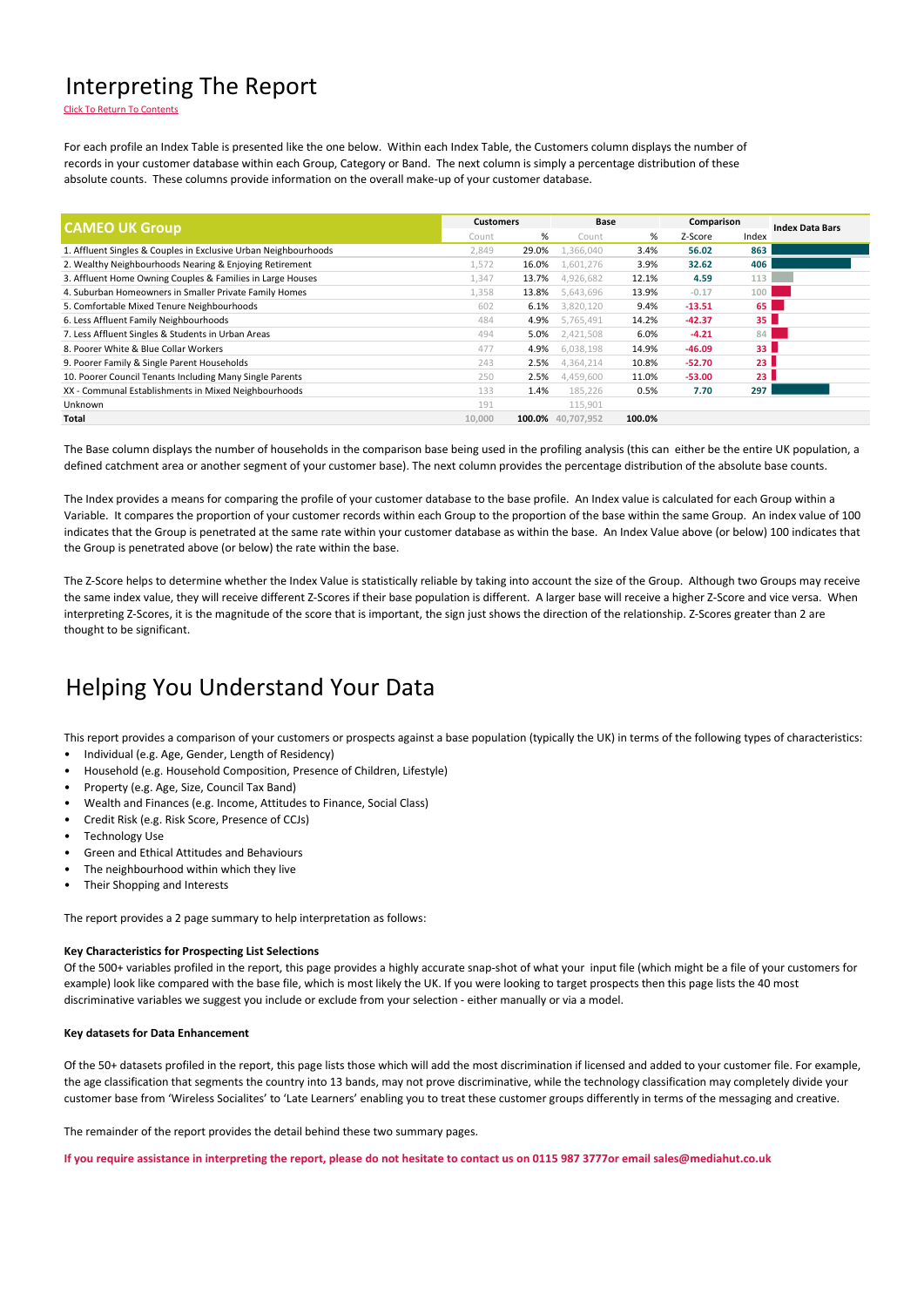### Matching to Core

Click To Return To Contents

The table below shows the match rates of your data to the Core Consumer Universe.

| <b>Match Level</b> |                                              |        | <b>Customers</b> | <b>Cumulative</b> |
|--------------------|----------------------------------------------|--------|------------------|-------------------|
|                    |                                              | Count  | %                | %                 |
| 1                  | Verified at Surname and Forename Level       | 6.776  | 67.8%            | 67.8%             |
| $\overline{2}$     | Verified at Surname, Initial and Title Level | 147    | 1.5%             | 69.2%             |
| 3                  | Verified at Surname and Initial Level        | 40     | 0.4%             | 69.6%             |
| $\overline{4}$     | Verified at Surname and Title Level          |        | 0.0%             | 69.6%             |
| 5                  | Verified at Surname Level                    | 284    | 2.8%             | 72.5%             |
| $\mathbf 0$        | No Match                                     | 2.752  | 27.5%            | 100.0%            |
| <b>Total</b>       |                                              | 10,000 | 100%             |                   |

| 6,923 | Records were matched to Core at individual level         |
|-------|----------------------------------------------------------|
| 7,248 | Records were matched to Core at household level or above |

#### Data Matched



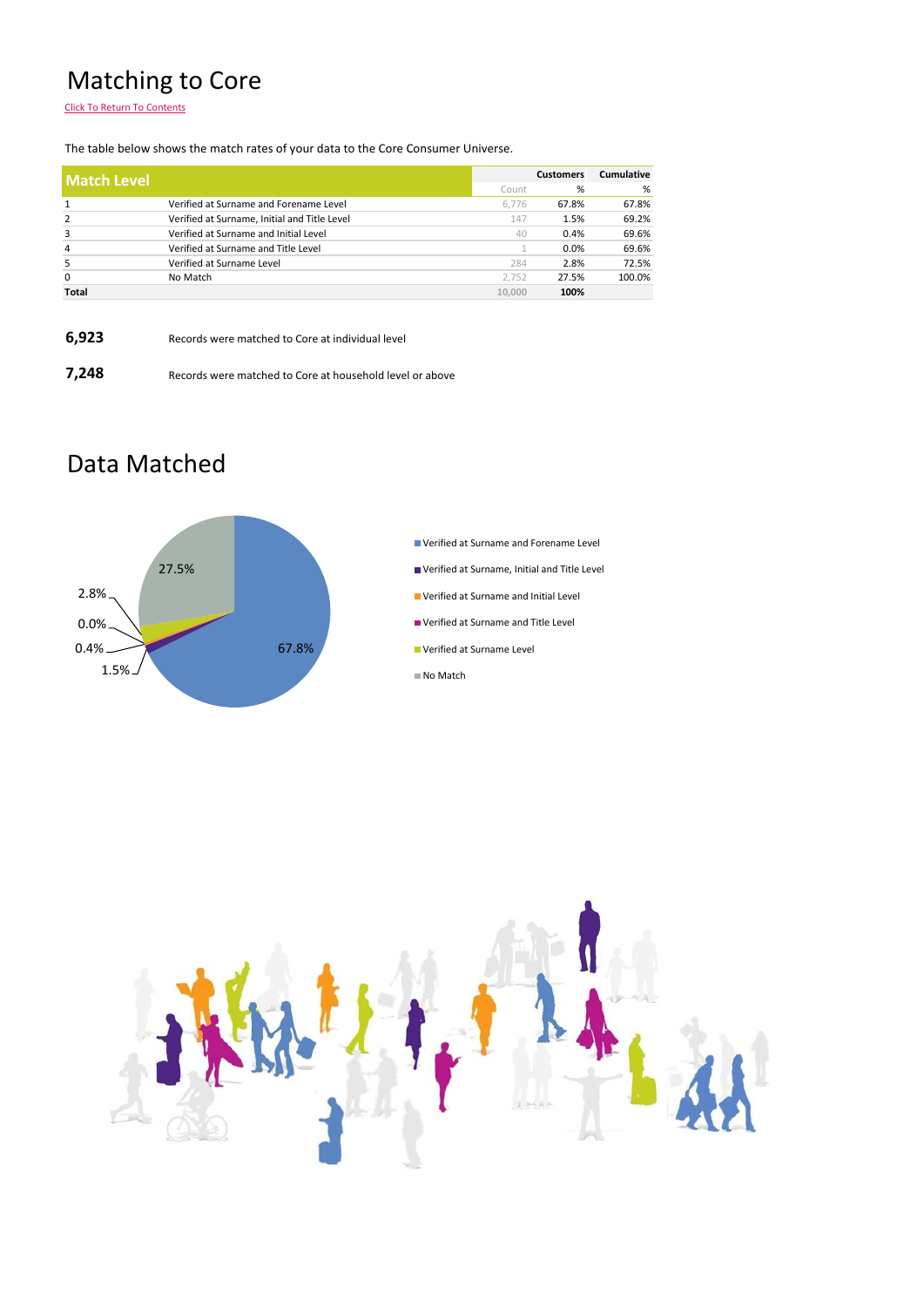#### Key Characteristics for Prospecting List Selections

Click To Return To Contents

By analysing your data we have been able to identify the most discriminative characteristics suitable for making prospect list selections. Used in combination, key variables from the top 20 list can help refine your targeting to an audience that best matches your existing customer base.

| <b>Top 20 Characteristics</b>                                                           | <b>Dataset</b>                   | <b>Customers</b> | Base |         | Comparison | <b>Index Data Bars</b> |
|-----------------------------------------------------------------------------------------|----------------------------------|------------------|------|---------|------------|------------------------|
|                                                                                         |                                  | %                | %    | Z-Score | Index      |                        |
| 1 01A - Opulent Couples & Singles In Executive City & Suburban Areas CAMEO UK Category  |                                  | 7.5%             | 0.4% | 26.83   | 2014       |                        |
| 2 £740,000+                                                                             | House Price (CAMEO Property)     | 18.2%            | 1.1% | 43.70   | 1606       |                        |
| 3 Band H                                                                                | <b>Council Tax Band</b>          | 11.1%            | 0.8% | 29.91   | 1421       |                        |
| 4 CAMEO Income Group - 1                                                                | <b>CAMEO Income Group</b>        | 13.4%            | 1.1% | 35.76   | 1238       |                        |
| 5 01B - Wealthy Singles In Small City Flats & Suburban Terraces                         | <b>CAMEO UK Category</b>         | 16.3%            | 1.6% | 39.37   | 998        |                        |
| 6 1. Affluent Singles & Couples in Exclusive Urban Neighbourhoods                       | <b>CAMEO UK Group</b>            | 29.0%            | 3.4% | 56.02   | 863        |                        |
| 7 £590,783 - £739,992                                                                   | House Price (CAMEO Property)     | 9.2%             | 1.1% | 27.59   | 815        |                        |
| 8 Established Wealth (£75K+)                                                            | Household Income                 | 35.2%            | 4.6% | 57.94   | 762        |                        |
| 9 Band G                                                                                | <b>Council Tax Band</b>          | 28.1%            | 4.5% | 47.78   | 625        |                        |
| 10 CAMEO Income Group - 2                                                               | <b>CAMEO Income Group</b>        | 23.3%            | 3.8% | 45.61   | 611        |                        |
| 11 £516,568 - £590,779                                                                  | House Price (CAMEO Property)     | 6.4%             | 1.1% | 21.42   | 577        |                        |
| 12 02B - Affluent Mature Families & Couples In Large Exclusive Detach CAMEO UK Category |                                  | 10.2%            | 1.8% | 27.30   | 553        |                        |
| 13 Unit Trusts                                                                          | Savings & Investment Products    | 17.7%            | 3.3% | 31.44   | 535        |                        |
| 14 London                                                                               | <b>Standard Marketing Region</b> | 37.1%            | 7.0% | 62.17   | 529        |                        |
| 15 Ex-Director                                                                          | Company Director                 | 5.5%             | 1.1% | 15.98   | 485        |                        |
| 16 A - The Righteous Rich                                                               | Green & Ethical                  | 28.1%            | 5.9% | 41.04   | 476        |                        |
| 17 £468,428 - £516,567                                                                  | House Price (CAMEO Property)     | 5.1%             | 1.1% | 18.08   | 468        |                        |
| 18 02D - Wealthy Suburban Professionals In Mixed Tenure                                 | <b>CAMEO UK Category</b>         | 2.0%             | 0.4% | 11.10   | 460        |                        |
| 19 Director                                                                             | Company Director                 | 42.8%            | 9.5% | 56.10   | 450        |                        |
| 20 B. Regular Long and Short Term Savers                                                | <b>Personal Savings</b>          | 10.4%            | 2.5% | 21.58   | 416        |                        |
|                                                                                         |                                  |                  |      |         |            |                        |

| <b>Bottom 20 Characteristics</b>                            | <b>Customers</b><br><b>Dataset</b>  |       | Base  |           | Comparison      | <b>Index Data Bars</b> |
|-------------------------------------------------------------|-------------------------------------|-------|-------|-----------|-----------------|------------------------|
|                                                             |                                     | %     | %     | Z-Score   | Index           |                        |
| 1 Credit Card Balance Transfers                             | <b>Credit Products</b>              | 2.3%  | 13.6% | $-62.56$  | 17 <sup>1</sup> |                        |
| 2 S - Penny-Wise Pensioners                                 | Household Lifestyle                 | 2.0%  | 11.1% | $-57.93$  | 18 <sup>1</sup> |                        |
| 3 CAMEO Income Group - 7                                    | <b>CAMEO Income Group</b>           | 4.3%  | 22.9% | $-90.44$  | 18 <sup>1</sup> |                        |
| 4 Band B                                                    | <b>Council Tax Band</b>             | 3.6%  | 18.9% | $-73.87$  | 19              |                        |
| 5 Loan                                                      | <b>Credit Products</b>              | 2.9%  | 13.4% | $-52.60$  | 21              |                        |
| <b>6</b> Health Foods                                       | Shopping                            | 7.1%  | 33.1% | $-84.01$  | 21 <sup>1</sup> |                        |
| 7 C. Budgeted Credit                                        | Credit Behaviour                    | 2.6%  | 11.8% | $-48.41$  | $21 \vert$      |                        |
| <b>8</b> Female Head of Household                           | Head of Household                   | 8.7%  | 38.8% | $-89.25$  | 22 <sub>1</sub> |                        |
| $9$ 75+ years                                               | Modelled Age Band                   | 2.1%  | 9.0%  | $-40.84$  | 22 <sub>1</sub> |                        |
| 10 Female                                                   | Gender                              | 11.0% | 47.7% | $-117.10$ | 23 <sup>1</sup> |                        |
| 11 J - Not My Problem                                       | Green & Ethical                     | 2.2%  | 9.4%  | $-41.13$  | 23 <sup>1</sup> |                        |
| 12 9. Poorer Family & Single Parent Households              | CAMEO UK Group                      | 2.5%  | 10.8% | $-52.70$  | 23              |                        |
| 13 10. Poorer Council Tenants Including Many Single Parents | <b>CAMEO UK Group</b>               | 2.5%  | 11.0% | $-52.99$  | 23 <sup>1</sup> |                        |
| 14 5C - Traditional Technology                              | Connected                           | 2.2%  | 9.1%  | $-39.03$  | 24              |                        |
| 15 Economically Challenged (£10K-£15K)                      | Household Income                    | 2.4%  | 10.1% | $-44.56$  | 24              |                        |
| 16 D - Semi-Skilled and Unskilled Manual Workers            | Social Class                        | 3.0%  | 12.1% | $-47.62$  | 25 <sub>1</sub> |                        |
| 17 C2 - Skilled Manual Workers                              | Social Class                        | 5.2%  | 18.9% | $-55.94$  | 27 <sup>1</sup> |                        |
| 18 E. Spend & Save To Your Means                            | Attitudes to Personal Finance       | 3.6%  | 12.8% | $-40.61$  | 28 <sup>1</sup> |                        |
| 19 Uncertain Means (£15K-£20K)                              | Household Income                    | 3.5%  | 11.8% | $-40.40$  | 29 <sup>1</sup> |                        |
| 20 B. Branch Bankers                                        | <b>Financial Channel Preference</b> | 5.6%  | 18.6% | $-46.89$  | 30 <sub>1</sub> |                        |
|                                                             |                                     |       |       |           |                 |                        |

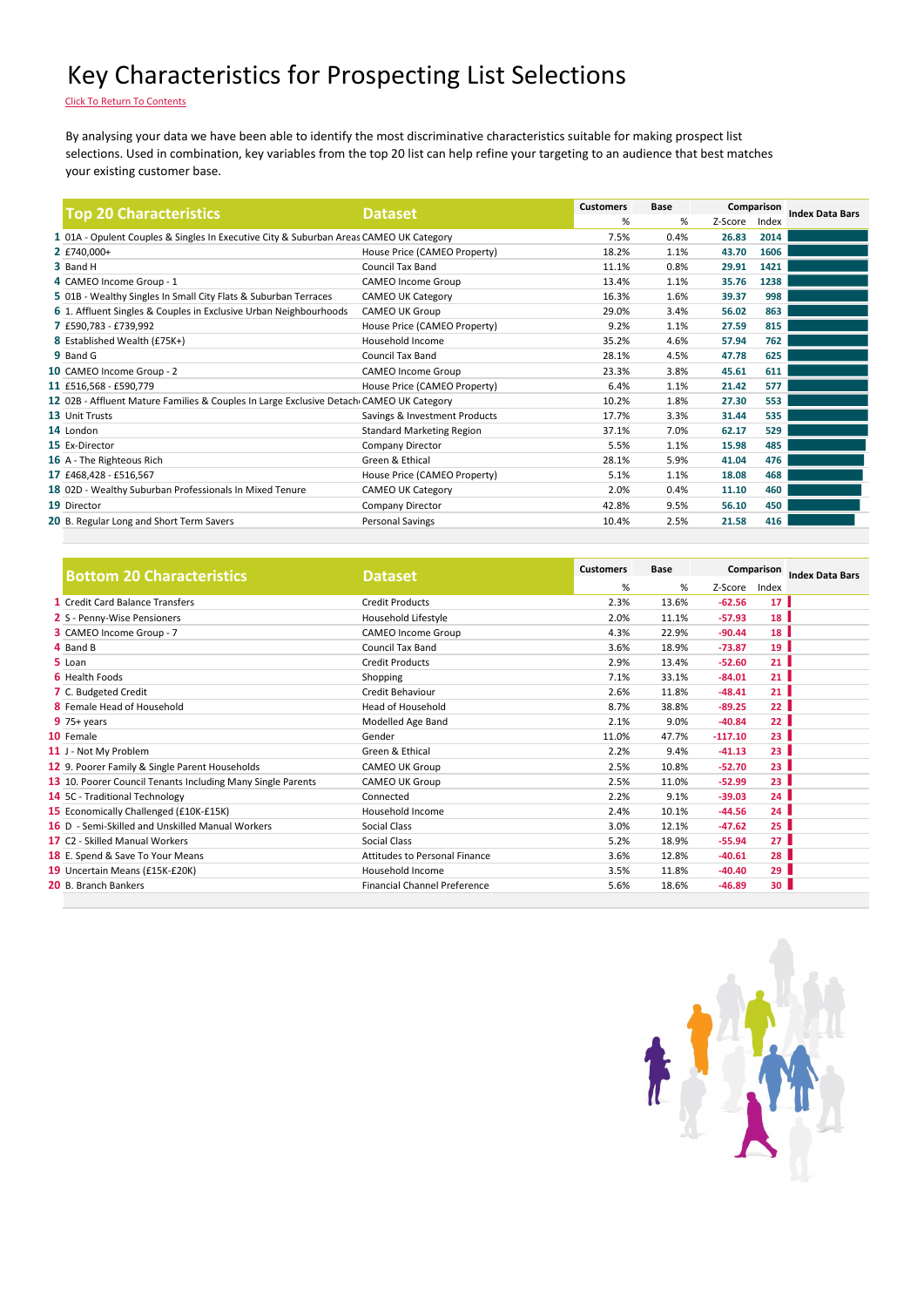#### Key Datasets for Data Enhancement

Click To Return To Contents

By understanding which datasets are the most predictive you can add value to your database by appending additional insights. The following tables list the key datasets that would add the most enhancement value to your data and highlights those at the other end of the spectrum that would add least value.

We've calculated a discrimination score for each dataset using a standard statistical methodology. All you need to know is that the higher the score, the more discriminative the dataset and the more value it will add to your profiling, segmentation and targeting strategy.

| <b>Top 10 Datasets</b>         | Score | <b>Score Data Bars</b> |
|--------------------------------|-------|------------------------|
| 1 House Price (CAMEO Property) | 292   |                        |
| 2 Council Tax Band             | 269   |                        |
| 3 CAMEO UK Category            | 265   |                        |
| 4 CAMEO Income Group           | 245   |                        |
| 5 CAMEO UK Group               | 234   |                        |
| 6 Household Income             | 220   |                        |
| 7 Director                     | 216   |                        |
| 8 Standard Marketing Region    | 207   |                        |
| 9 Willing to Pay More          | 205   |                        |
| 10 Have Changed Mortgage       | 196   |                        |
|                                |       |                        |

| <b>Bottom 10 Datasets</b>                  | Score       | <b>Score Data Bars</b> |
|--------------------------------------------|-------------|------------------------|
| $1$ DIY                                    | $\mathbf 0$ |                        |
| <b>2</b> Ethical Issues Influence Purchase | 2           |                        |
| <b>3</b> Quality Grocery Stores            | 2           |                        |
| 4 Gardening                                | 4           |                        |
| 5 Convenience Stores Forecourts            | 5           |                        |
| <b>6</b> Mid Market Sunday                 | 6           |                        |
| 7 DM Responsive                            | 8           |                        |
| 8 CCJ Last 6 Years - Individual            | 10          |                        |
| <b>9</b> Presence of Children              | 10          |                        |
| 10 Number of Surnames in Household         | 10          |                        |
|                                            |             |                        |

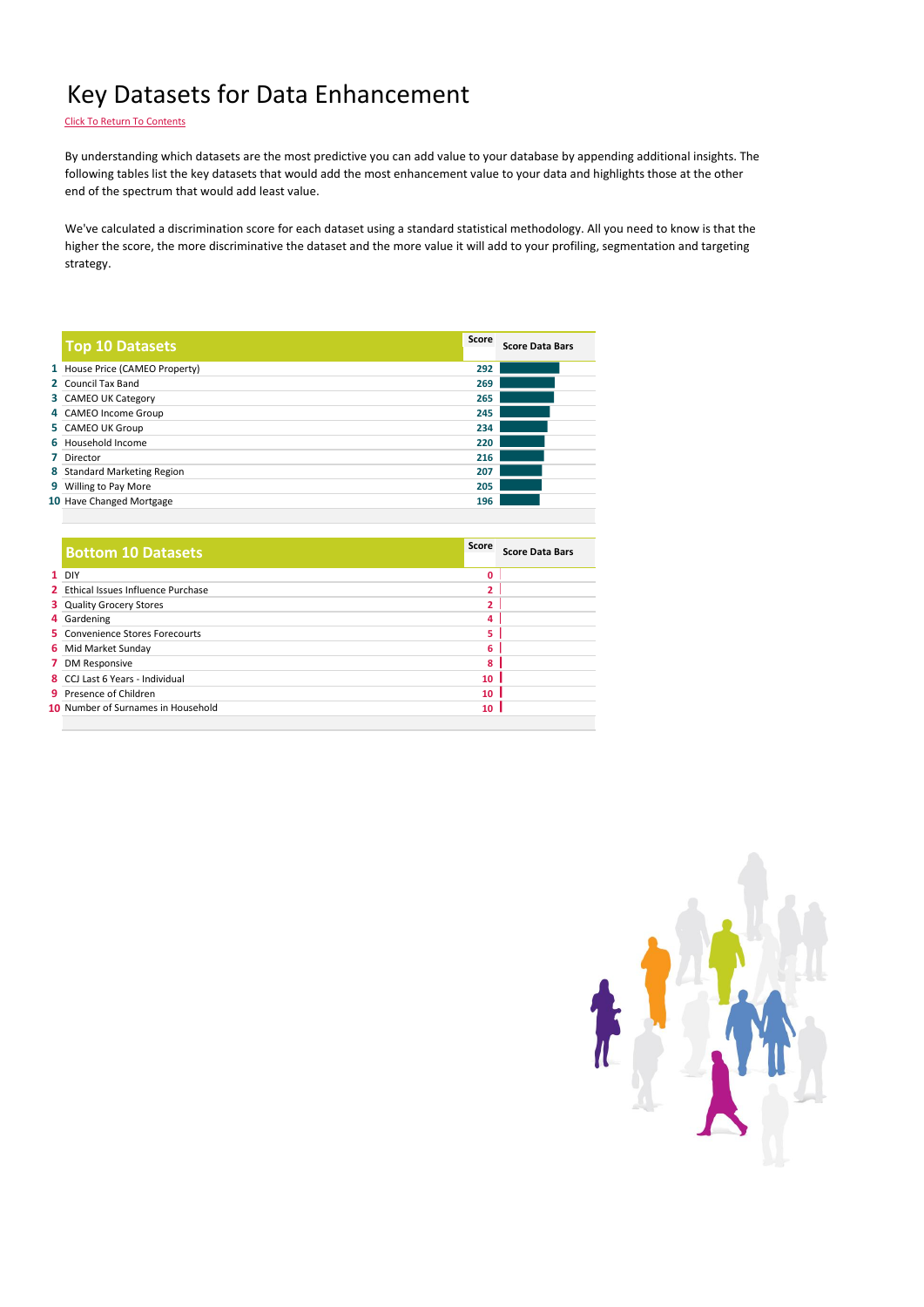#### About The Individual



| Gender  |       | <b>Customers</b> |            | Base  |           | Comparison<br><b>Index Data Bars</b> |
|---------|-------|------------------|------------|-------|-----------|--------------------------------------|
|         | Count | %                | Count      | %     | Z-Score   | Index                                |
| Female  | 1.102 | 12.4%            | 19.417.570 | 50.6% | $-109.56$ | 24 <sup>1</sup>                      |
| Male    | .807  | 87.6%            | 18,959,876 | 49.4% | 109.56    | 1771                                 |
| Unknown | 1.091 |                  | 2,330,506  |       |           |                                      |
|         |       |                  |            |       |           |                                      |

| <b>Modelled Age Band</b> |               | <b>Customers</b> |       | Base      |       | Comparison |                  | <b>Index Data Bars</b> |
|--------------------------|---------------|------------------|-------|-----------|-------|------------|------------------|------------------------|
|                          |               | Count            | %     | Count     | %     | Z-Score    | Index            |                        |
|                          | 16-20 years   | 24               | 0.3%  | 1,597,062 | 3.9%  | $-50.91$   | ا و              |                        |
|                          | 21-24 years   | 279              | 4.0%  | 2,142,644 | 5.3%  | $-5.35$    | <b>76</b>        |                        |
|                          | 25-29 years   | 386              | 5.5%  | 3,265,158 | 8.0%  | $-9.04$    | 69 <b>1</b>      |                        |
|                          | 30-34 years   | 494              | 7.1%  | 3,425,242 | 8.4%  | $-4.29$    | 84               |                        |
|                          | 35-39 years   | 700              | 10.1% | 3,549,806 | 8.7%  | 3.70       | 115              |                        |
|                          | 40-44 years   | 939              | 13.5% | 4,134,150 | 10.2% | 8.13       | 133              |                        |
|                          | 45-49 years   | 995              | 14.3% | 4,258,522 | 10.5% | 9.13       | 137              |                        |
|                          | 50-54 years   | 892              | 12.8% | 3,826,884 | 9.4%  | 8.51       | 136              |                        |
|                          | 55-59 years   | 747              | 10.7% | 3,218,368 | 7.9%  | 7.61       | 136 <sup>h</sup> |                        |
|                          | $60-64$ years | 685              | 9.8%  | 3,138,045 | 7.7%  | 5.96       | 128              |                        |
|                          | 65-69 years   | 464              | 6.7%  | 2,573,039 | 6.3%  | 1.15       | 105              |                        |
|                          | 70-74 years   | 214              | 3.1%  | 1,896,275 | 4.7%  | $-7.66$    | 66               |                        |
|                          | 75+ years     | 144              | 2.1%  | 3,677,590 | 9.0%  | $-40.84$   | 23 <sup>1</sup>  |                        |
|                          | Unknown       | 3,037            |       | 5,167     |       |            |                  |                        |

| <b>Marital Status</b> |       | <b>Customers</b> | Base       |       | Comparison |              | <b>Index Data Bars</b> |
|-----------------------|-------|------------------|------------|-------|------------|--------------|------------------------|
|                       | Count | %                | Count      | %     | Z-Score    | Index<br>109 |                        |
| Married               | 3,012 | 43.3%            | 16,091,245 | 39.5% | 6.28       |              |                        |
| Single                | 3,277 | 47.1%            | 21,265,235 | 52.2% | $-8.65$    | 90           |                        |
| Co-habiting           | 674   | 9.7%             | 3.351.472  | 8.2%  | 4.08       | 118          |                        |
| Unknown               | 3,037 |                  |            |       |            |              |                        |

| $\%$<br>Index<br>Count<br>%<br>Z-Score<br>Count<br>30 <sup>1</sup><br>20<br>0.9%<br>$-10.23$<br>0.3%<br>383,960<br>0 years<br>$\vert$<br>$-139.41$<br>19<br>3,668,017<br>9.0%<br>1 years<br>0.3%<br>73<br>419<br>8.3%<br>6.0%<br>3,377,410<br>$-8.00$<br>2 years<br>94<br>404<br>5.8%<br>6.2%<br>3 years<br>2,504,960<br>$-1.25$<br>146<br>660<br>9.5%<br>2,651,539<br>6.5%<br>8.45<br>4 years<br>142<br>7.32<br>5 years<br>560<br>8.0%<br>2,302,655<br>5.7%<br>133<br>408<br>1,789,087<br>5.20<br>6 years<br>5.9%<br>4.4%<br>143<br>6.3%<br>6.56<br>440<br>1,793,554<br>4.4%<br>7 years<br>104<br>4.0%<br>3.8%<br>8 years<br>276<br>1,557,601<br>0.59<br><b>120</b><br>535<br>7.7%<br>6.4%<br>3.98<br>9 years<br>2,610,764<br>323<br>99<br>6.92<br>1.4%<br>179,320<br>0.4%<br>10 years<br>131<br>399<br>4.4%<br>4.88<br>11 years<br>5.7%<br>1,779,331<br>130 <sup>1</sup><br>3.75<br>257<br>3.7%<br>1,157,429<br>2.8%<br>12 years<br><b>168</b><br>400<br>8.30<br>5.7%<br>1,396,088<br>3.4%<br>13 years<br>129<br>1,100,977<br>3.57<br>14 years<br>243<br>3.5%<br>2.7%<br>134<br>3.74<br>213<br>3.1%<br>930,768<br>2.3%<br>15 years<br>134<br>1.8%<br>3.33<br>169<br>2.4%<br>737,894<br>16 years<br><b>128</b><br>161<br>1.8%<br>2.81<br>17 years<br>2.3%<br>735,007<br>119<br>118<br>578,558<br>1.4%<br>1.77<br>18 years<br>1.7%<br>107<br>118<br>1.6%<br>19 years<br>1.7%<br>641,786<br>0.76<br>107<br>115<br>1.7%<br>628,086<br>1.5%<br>0.71<br>20 years<br>88<br>79<br>1.3%<br>1.1%<br>523,219<br>$-1.19$<br>21 years<br>76<br>71<br>549,221<br>22 years<br>1.0%<br>1.3%<br>$-2.74$<br>86<br>86<br>1.2%<br>23 years<br>587,231<br>1.4%<br>$-1.57$<br>62<br>694<br>24+ years<br>10.0%<br>6,543,383<br>16.1%<br>$-17.01$<br>107<br>Unknown<br>3,037 | <b>Length of Residency</b> | <b>Customers</b> |  | Base |  | Comparison | <b>Index Data Bars</b> |  |
|--------------------------------------------------------------------------------------------------------------------------------------------------------------------------------------------------------------------------------------------------------------------------------------------------------------------------------------------------------------------------------------------------------------------------------------------------------------------------------------------------------------------------------------------------------------------------------------------------------------------------------------------------------------------------------------------------------------------------------------------------------------------------------------------------------------------------------------------------------------------------------------------------------------------------------------------------------------------------------------------------------------------------------------------------------------------------------------------------------------------------------------------------------------------------------------------------------------------------------------------------------------------------------------------------------------------------------------------------------------------------------------------------------------------------------------------------------------------------------------------------------------------------------------------------------------------------------------------------------------------------------------------------------------------------------------------------------------------------------------------------------|----------------------------|------------------|--|------|--|------------|------------------------|--|
|                                                                                                                                                                                                                                                                                                                                                                                                                                                                                                                                                                                                                                                                                                                                                                                                                                                                                                                                                                                                                                                                                                                                                                                                                                                                                                                                                                                                                                                                                                                                                                                                                                                                                                                                                        |                            |                  |  |      |  |            |                        |  |
|                                                                                                                                                                                                                                                                                                                                                                                                                                                                                                                                                                                                                                                                                                                                                                                                                                                                                                                                                                                                                                                                                                                                                                                                                                                                                                                                                                                                                                                                                                                                                                                                                                                                                                                                                        |                            |                  |  |      |  |            |                        |  |
|                                                                                                                                                                                                                                                                                                                                                                                                                                                                                                                                                                                                                                                                                                                                                                                                                                                                                                                                                                                                                                                                                                                                                                                                                                                                                                                                                                                                                                                                                                                                                                                                                                                                                                                                                        |                            |                  |  |      |  |            |                        |  |
|                                                                                                                                                                                                                                                                                                                                                                                                                                                                                                                                                                                                                                                                                                                                                                                                                                                                                                                                                                                                                                                                                                                                                                                                                                                                                                                                                                                                                                                                                                                                                                                                                                                                                                                                                        |                            |                  |  |      |  |            |                        |  |
|                                                                                                                                                                                                                                                                                                                                                                                                                                                                                                                                                                                                                                                                                                                                                                                                                                                                                                                                                                                                                                                                                                                                                                                                                                                                                                                                                                                                                                                                                                                                                                                                                                                                                                                                                        |                            |                  |  |      |  |            |                        |  |
|                                                                                                                                                                                                                                                                                                                                                                                                                                                                                                                                                                                                                                                                                                                                                                                                                                                                                                                                                                                                                                                                                                                                                                                                                                                                                                                                                                                                                                                                                                                                                                                                                                                                                                                                                        |                            |                  |  |      |  |            |                        |  |
|                                                                                                                                                                                                                                                                                                                                                                                                                                                                                                                                                                                                                                                                                                                                                                                                                                                                                                                                                                                                                                                                                                                                                                                                                                                                                                                                                                                                                                                                                                                                                                                                                                                                                                                                                        |                            |                  |  |      |  |            |                        |  |
|                                                                                                                                                                                                                                                                                                                                                                                                                                                                                                                                                                                                                                                                                                                                                                                                                                                                                                                                                                                                                                                                                                                                                                                                                                                                                                                                                                                                                                                                                                                                                                                                                                                                                                                                                        |                            |                  |  |      |  |            |                        |  |
|                                                                                                                                                                                                                                                                                                                                                                                                                                                                                                                                                                                                                                                                                                                                                                                                                                                                                                                                                                                                                                                                                                                                                                                                                                                                                                                                                                                                                                                                                                                                                                                                                                                                                                                                                        |                            |                  |  |      |  |            |                        |  |
|                                                                                                                                                                                                                                                                                                                                                                                                                                                                                                                                                                                                                                                                                                                                                                                                                                                                                                                                                                                                                                                                                                                                                                                                                                                                                                                                                                                                                                                                                                                                                                                                                                                                                                                                                        |                            |                  |  |      |  |            |                        |  |
|                                                                                                                                                                                                                                                                                                                                                                                                                                                                                                                                                                                                                                                                                                                                                                                                                                                                                                                                                                                                                                                                                                                                                                                                                                                                                                                                                                                                                                                                                                                                                                                                                                                                                                                                                        |                            |                  |  |      |  |            |                        |  |
|                                                                                                                                                                                                                                                                                                                                                                                                                                                                                                                                                                                                                                                                                                                                                                                                                                                                                                                                                                                                                                                                                                                                                                                                                                                                                                                                                                                                                                                                                                                                                                                                                                                                                                                                                        |                            |                  |  |      |  |            |                        |  |
|                                                                                                                                                                                                                                                                                                                                                                                                                                                                                                                                                                                                                                                                                                                                                                                                                                                                                                                                                                                                                                                                                                                                                                                                                                                                                                                                                                                                                                                                                                                                                                                                                                                                                                                                                        |                            |                  |  |      |  |            |                        |  |
|                                                                                                                                                                                                                                                                                                                                                                                                                                                                                                                                                                                                                                                                                                                                                                                                                                                                                                                                                                                                                                                                                                                                                                                                                                                                                                                                                                                                                                                                                                                                                                                                                                                                                                                                                        |                            |                  |  |      |  |            |                        |  |
|                                                                                                                                                                                                                                                                                                                                                                                                                                                                                                                                                                                                                                                                                                                                                                                                                                                                                                                                                                                                                                                                                                                                                                                                                                                                                                                                                                                                                                                                                                                                                                                                                                                                                                                                                        |                            |                  |  |      |  |            |                        |  |
|                                                                                                                                                                                                                                                                                                                                                                                                                                                                                                                                                                                                                                                                                                                                                                                                                                                                                                                                                                                                                                                                                                                                                                                                                                                                                                                                                                                                                                                                                                                                                                                                                                                                                                                                                        |                            |                  |  |      |  |            |                        |  |
|                                                                                                                                                                                                                                                                                                                                                                                                                                                                                                                                                                                                                                                                                                                                                                                                                                                                                                                                                                                                                                                                                                                                                                                                                                                                                                                                                                                                                                                                                                                                                                                                                                                                                                                                                        |                            |                  |  |      |  |            |                        |  |
|                                                                                                                                                                                                                                                                                                                                                                                                                                                                                                                                                                                                                                                                                                                                                                                                                                                                                                                                                                                                                                                                                                                                                                                                                                                                                                                                                                                                                                                                                                                                                                                                                                                                                                                                                        |                            |                  |  |      |  |            |                        |  |
|                                                                                                                                                                                                                                                                                                                                                                                                                                                                                                                                                                                                                                                                                                                                                                                                                                                                                                                                                                                                                                                                                                                                                                                                                                                                                                                                                                                                                                                                                                                                                                                                                                                                                                                                                        |                            |                  |  |      |  |            |                        |  |
|                                                                                                                                                                                                                                                                                                                                                                                                                                                                                                                                                                                                                                                                                                                                                                                                                                                                                                                                                                                                                                                                                                                                                                                                                                                                                                                                                                                                                                                                                                                                                                                                                                                                                                                                                        |                            |                  |  |      |  |            |                        |  |
|                                                                                                                                                                                                                                                                                                                                                                                                                                                                                                                                                                                                                                                                                                                                                                                                                                                                                                                                                                                                                                                                                                                                                                                                                                                                                                                                                                                                                                                                                                                                                                                                                                                                                                                                                        |                            |                  |  |      |  |            |                        |  |
|                                                                                                                                                                                                                                                                                                                                                                                                                                                                                                                                                                                                                                                                                                                                                                                                                                                                                                                                                                                                                                                                                                                                                                                                                                                                                                                                                                                                                                                                                                                                                                                                                                                                                                                                                        |                            |                  |  |      |  |            |                        |  |
|                                                                                                                                                                                                                                                                                                                                                                                                                                                                                                                                                                                                                                                                                                                                                                                                                                                                                                                                                                                                                                                                                                                                                                                                                                                                                                                                                                                                                                                                                                                                                                                                                                                                                                                                                        |                            |                  |  |      |  |            |                        |  |
|                                                                                                                                                                                                                                                                                                                                                                                                                                                                                                                                                                                                                                                                                                                                                                                                                                                                                                                                                                                                                                                                                                                                                                                                                                                                                                                                                                                                                                                                                                                                                                                                                                                                                                                                                        |                            |                  |  |      |  |            |                        |  |
|                                                                                                                                                                                                                                                                                                                                                                                                                                                                                                                                                                                                                                                                                                                                                                                                                                                                                                                                                                                                                                                                                                                                                                                                                                                                                                                                                                                                                                                                                                                                                                                                                                                                                                                                                        |                            |                  |  |      |  |            |                        |  |
|                                                                                                                                                                                                                                                                                                                                                                                                                                                                                                                                                                                                                                                                                                                                                                                                                                                                                                                                                                                                                                                                                                                                                                                                                                                                                                                                                                                                                                                                                                                                                                                                                                                                                                                                                        |                            |                  |  |      |  |            |                        |  |
|                                                                                                                                                                                                                                                                                                                                                                                                                                                                                                                                                                                                                                                                                                                                                                                                                                                                                                                                                                                                                                                                                                                                                                                                                                                                                                                                                                                                                                                                                                                                                                                                                                                                                                                                                        |                            |                  |  |      |  |            |                        |  |

| On The Edited Electoral Roll |                              | Customers |       | Base |       | Comparison |       | <b>Index Data Bars</b> |
|------------------------------|------------------------------|-----------|-------|------|-------|------------|-------|------------------------|
|                              |                              | Count:    |       | Coun |       | 7-Score    | Index |                        |
|                              | On The Edited Electoral Roll | .880      | 28.8% |      | 59.9% | -68.66     | 48    |                        |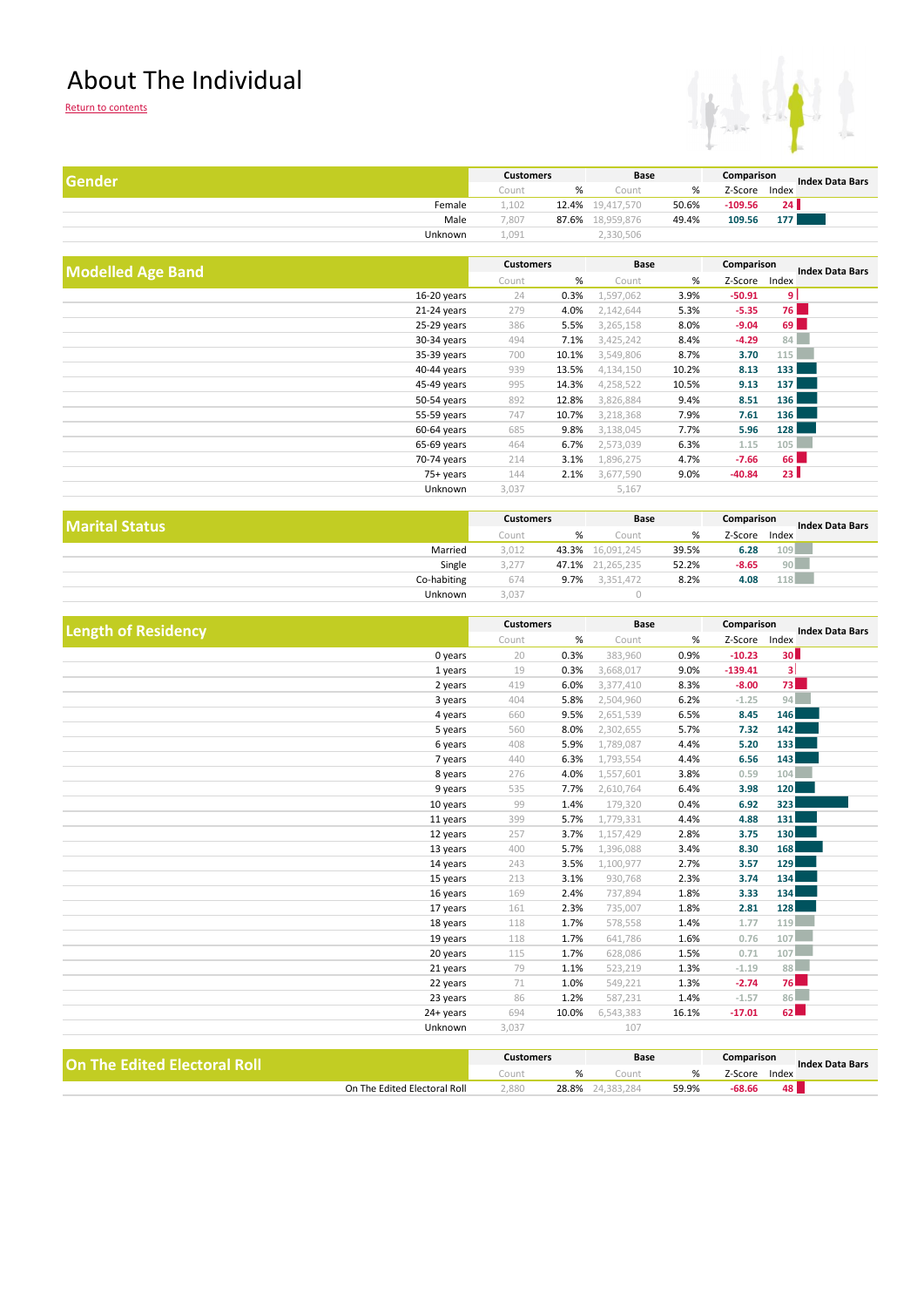#### About Their Household



| <b>Household Composition</b> | <b>Customers</b> |       | Base      |       | Comparison |       | <b>Index Data Bars</b> |  |
|------------------------------|------------------|-------|-----------|-------|------------|-------|------------------------|--|
|                              | Count            | %     | Count     | %     | Z-Score    | Index |                        |  |
| <b>Married Couple</b>        | 2,048            | 25.4% | 9,857,091 | 24.2% | 2.49       | 105   |                        |  |
| <b>Unmarried Couple</b>      | 755              | 9.4%  | 3,351,472 | 8.2%  | 3.51       | 114   |                        |  |
| Other Couple                 | 526              | 6.5%  | 2,406,918 | 5.9%  | 2.24       | 110   |                        |  |
| Family                       | 1,159            | 14.4% | 6,234,154 | 15.3% | $-2.37$    | 94    |                        |  |
| Single Household             | 2,097            | 26.0% | 8,926,974 | 21.9% | 8.39       | 119   |                        |  |
| Single Parent Family         | 286              | 3.6%  | 2,086,657 | 5.1%  | $-7.64$    | 69    |                        |  |
| Mixed Household              | 1,029            | 12.8% | 6,830,021 | 16.8% | $-10.77$   | 76    |                        |  |
| Other                        | 156              | 1.9%  | 1,014,665 | 2.5%  | $-3.62$    | 78 I  |                        |  |
| Unknown                      | 1,944            |       | $\circ$   |       |            |       |                        |  |

| Social Class                                                                  |       | <b>Customers</b> |            | Base  | Comparison |                 | <b>Index Data Bars</b> |
|-------------------------------------------------------------------------------|-------|------------------|------------|-------|------------|-----------------|------------------------|
|                                                                               |       | %                | Count      | %     | Z-Score    | Index           |                        |
| AB - Higher and Intermediate Managerial / Administrative / Professional       | 6,131 | 74.4%            | 13,399,561 | 33.3% | 85.53      | 223             |                        |
| C1 - Supervisory, Clerical, Junior Managerial / Administrative / Professional | .269  | 15.4%            | 10,699,477 | 26.6% | $-28.15$   | 58 <sup>1</sup> |                        |
| C2 - Skilled Manual Workers                                                   | 427   | 5.2%             | 7,582,153  | 18.9% | $-55.94$   | 27 <sup>1</sup> |                        |
| D - Semi-Skilled and Unskilled Manual Workers                                 | 251   | 3.0%             | 4,853,243  | 12.1% | $-47.61$   | 25 <sub>1</sub> |                        |
| E - On State Benefit, Unemployed, Lowest Grade Workers                        | 159   | 1.9%             | 3,682,520  | 9.2%  | $-47.65$   | 21 <sub>1</sub> |                        |
| Unknown                                                                       | 1.763 |                  | 490.998    |       |            |                 |                        |

| <b>Household Lifestyle</b>        | <b>Customers</b> |       | Base      |       | Comparison |             | <b>Index Data Bars</b> |
|-----------------------------------|------------------|-------|-----------|-------|------------|-------------|------------------------|
|                                   | Count            | %     | Count     | %     | Z-Score    | Index       |                        |
| A - Accomplished Singles          | 837              | 10.2% | 1,382,790 | 3.4%  | 20.38      | 301         |                        |
| <b>B</b> - Go Getting DINKys      | 334              | 4.1%  | 964,919   | 2.4%  | 7.81       | 172         |                        |
| C - Family Feelgoods              | 1,751            | 21.4% | 4,336,609 | 10.7% | 23.67      | 201         |                        |
| D - Maintained Single Parents     | 248              | 3.0%  | 382,149   | 0.9%  | 11.03      | 322         |                        |
| E - Unattached Traditionalists    | 1,390            | 17.0% | 2,437,965 | 6.0%  | 26.47      | 283         |                        |
| F - Contented Greys               | 828              | 10.1% | 2,158,449 | 5.3%  | 14.43      | 191         |                        |
| G - Contemporary Elders           | 597              | 7.3%  | 2,661,269 | 6.6%  | 2.61       | 111         |                        |
| H - Secure Singles                | 177              | 2.2%  | 342,362   | 0.8%  | 8.21       | 257         |                        |
| J - Poundstretching Twosomes      | 81               | 1.0%  | 2,165,242 | 5.3%  | $-39.60$   | 19          |                        |
| K - Friends Together              | 391              | 4.8%  | 4,909,389 | 12.1% | $-30.94$   | 40 <b> </b> |                        |
| L - Thriving and Thrifty Families | 496              | 6.1%  | 5,803,412 | 14.3% | $-31.13$   | 42          |                        |
| M - Mature and Stable Sedentaries | 205              | 2.5%  | 1,088,445 | 2.7%  | $-1.00$    | 94          |                        |
| N - Young Optimists               | 108              | 1.3%  | 1,787,477 | 4.4%  | $-24.38$   | 30          |                        |
| P - Constrained Solos             | 309              | 3.8%  | 2,252,520 | 5.5%  | $-8.37$    | 68          |                        |
| Q - Struggling Families           | 43               | 0.5%  | 964,580   | 2.4%  | $-23.10$   | 22          |                        |
| R - Proud Parents Coping Alone    | 217              | 2.7%  | 2,494,382 | 6.1%  | $-19.61$   | 43          |                        |
| S - Penny-Wise Pensioners         | 166              | 2.0%  | 4,496,937 | 11.1% | $-57.93$   | 18          |                        |
| Unknown                           | 1,822            |       | 79,056    |       |            |             |                        |

| <b>Presence of Children</b> | <b>Customers</b> |       | Base             |       | Comparison |                 | <b>Index Data Bars</b> |
|-----------------------------|------------------|-------|------------------|-------|------------|-----------------|------------------------|
|                             | Count            |       | Count            | %     | Z-Score    | Index           |                        |
| Yes                         | 871              | 22.6% | 10.073.131       | 25.0% | $-5.18$    | 90 <sub>h</sub> |                        |
| No                          | 6.402            |       | 77.4% 30.220.492 | 75.0% | 5.18       | 103             |                        |
| Unknown                     | 1.727            |       | 414,329          |       |            |                 |                        |

| <b>Age of Youngest Child</b> |                    | <b>Customers</b> |       | Base             |       | Comparison |       | <b>Index Data Bars</b> |
|------------------------------|--------------------|------------------|-------|------------------|-------|------------|-------|------------------------|
|                              |                    | Count            | %     | Count            | %     | Z-Score    | Index |                        |
|                              | No Children        | 6.402            |       | 77.4% 30.220.492 | 75.0% | 5.18       | 103   |                        |
|                              | 0 To 4 Years Old   | 923              | 11.2% | 4,326,836        | 10.7% | 1.21       | 104   |                        |
|                              | 5 To 11 Years Old  | 598              | 7.2%  | 3.752.418        | 9.3%  | $-7.32$    | 78 I  |                        |
|                              | 12 To 16 Years Old | 350              | 4.2%  | 1,993,877        | 4.9%  | $-3.24$    | 85    |                        |
|                              | Unknown            | 1.727            |       | 414,329          |       |            |       |                        |

| <b>Head of Household</b>         |       | <b>Customers</b> |                  | Base  | Comparison |                  | <b>Index Data Bars</b> |
|----------------------------------|-------|------------------|------------------|-------|------------|------------------|------------------------|
|                                  |       | %                | Count            | %     | Z-Score    | Index            |                        |
| Not Head of Household            | .081  | 15.5%            | 8.725.594        | 21.4% | $-13.62$   | 72 <sub>1</sub>  |                        |
| Male Head of Household           | 5.085 |                  | 73.0% 14.727.695 | 36.2% | 69.28      | 202 <sub>1</sub> |                        |
| Female Head of Household         | 605   |                  | 8.7% 15,804,241  | 38.8% | $-89.25$   | 22 <sub>1</sub>  |                        |
| Unknown Gender Head of Household | 192   | 2.8%             | 1.450.422        | 3.6%  | $-4.10$    | 77 I             |                        |
| <b>Unknown</b>                   | 3,037 |                  |                  |       |            |                  |                        |

| Number of Males |       | <b>Customers</b> |                  | Base  |         | Comparison | <b>Index Data Bars</b> |  |
|-----------------|-------|------------------|------------------|-------|---------|------------|------------------------|--|
|                 | Count | %                | Count            | %     | Z-Score | Index      |                        |  |
|                 | 1.351 | 16.1%            | 7,483,766        | 18.8% | $-6.70$ | 86         |                        |  |
|                 | 5.274 |                  | 62.8% 23,231,379 | 58.3% | 8.56    | 108        |                        |  |
|                 | .392  | 16.6%            | 7,230,198        | 18.1% | $-3.85$ | 91         |                        |  |
| $4+$            | 385   | 4.6%             | 1,933,196        | 4.8%  | $-1.16$ | 95         |                        |  |
| <b>Unknown</b>  | 199   |                  | 829,413          |       |         |            |                        |  |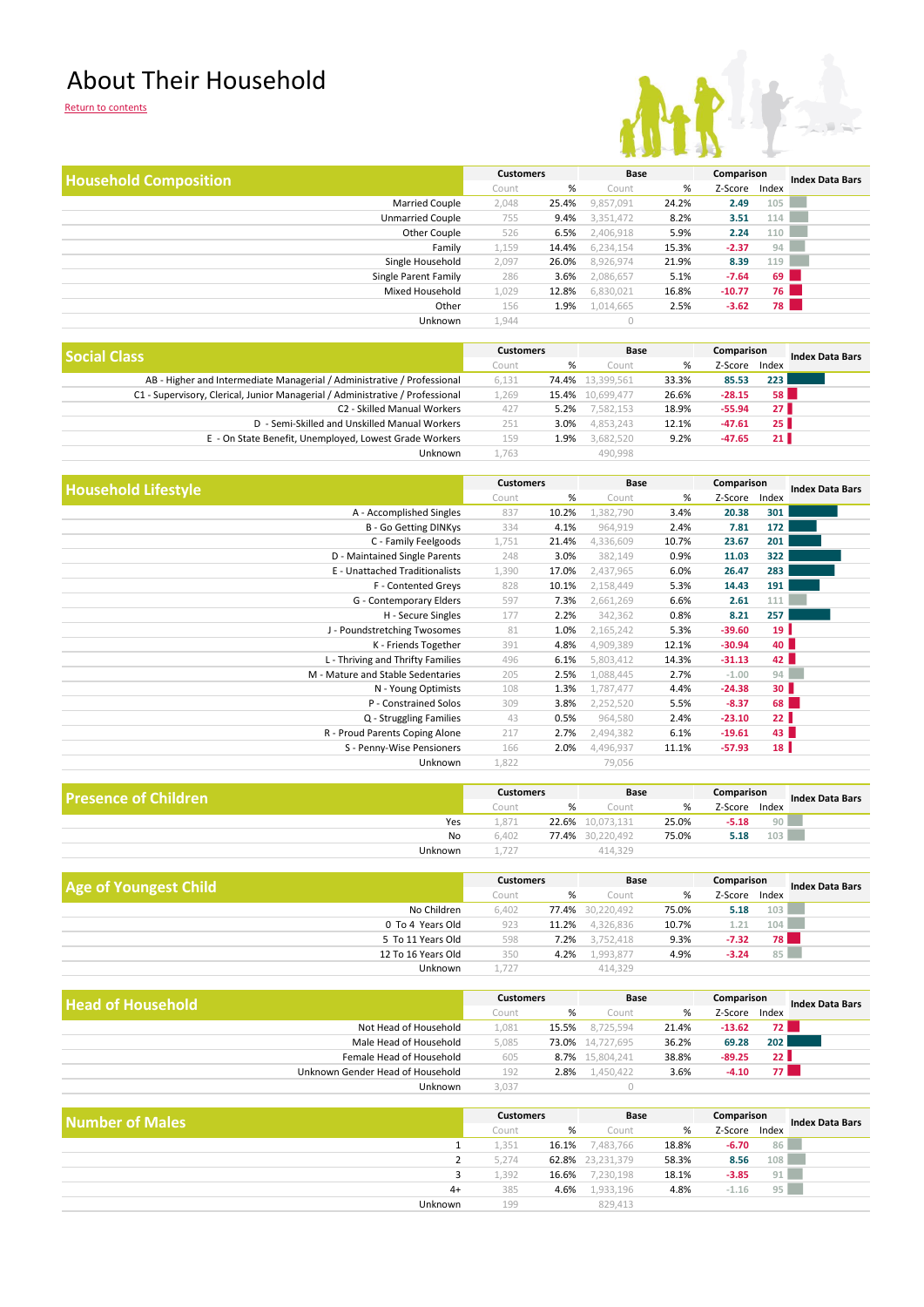#### About Their Household

Return to contents



 $\sim$ 

| <b>Number of Females</b>  |                         | <b>Customers</b> | Base       |       | Comparison |           | <b>Index Data Bars</b> |
|---------------------------|-------------------------|------------------|------------|-------|------------|-----------|------------------------|
|                           | Count                   | %                | Count      | %     | Z-Score    | Index     |                        |
|                           | 3,017                   | 35.4%            | 6,948,925  | 17.3% | 34.91      | 204       |                        |
|                           | $\overline{2}$<br>4,365 | 51.2%            | 24,735,821 | 61.6% | $-19.22$   | 83        |                        |
|                           | 3<br>936                | 11.0%            | 6,986,017  | 17.4% | $-18.96$   | 63        |                        |
|                           | $4+$<br>206             | 2.4%             | 1,474,156  | 3.7%  | $-7.55$    | <b>66</b> |                        |
| Unknown                   | 77                      |                  | 563,033    |       |            |           |                        |
|                           |                         |                  |            |       |            |           |                        |
| <b>Number of Surnames</b> |                         | <b>Customers</b> | Base       |       | Comparison |           | <b>Index Data Bars</b> |
|                           | Count                   | %                | Count      | %     | Z-Score    | Index     |                        |
|                           | 5,860                   | 72.7%            | 28,603,624 | 70.3% | 4.99       | 104       |                        |
|                           | $\overline{2}$<br>1,656 | 20.6%            | 8,878,802  | 21.8% | $-2.79$    | 94        |                        |
|                           | 3<br>317                | 3.9%             | 1,920,833  | 4.7%  | $-3.62$    | 83        |                        |
|                           | $4+$<br>223             | 2.8%             | 1,304,693  | 3.2%  | $-2.39$    | 86        |                        |
| Unknown                   |                         | 1,399            |            |       |            |           |                        |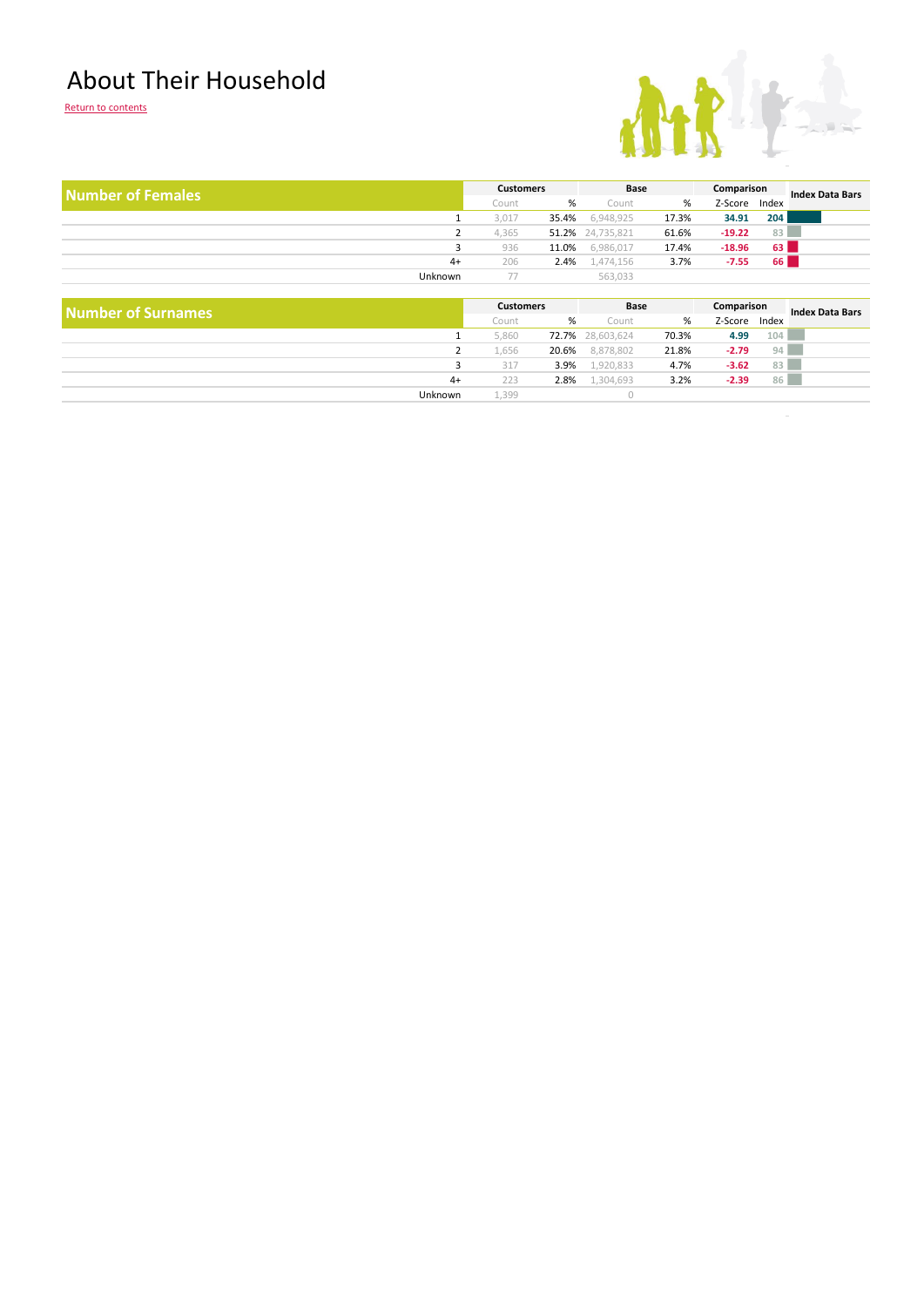### About Their Property

|                |       |       |                  |       |           |       | <b>Index Data Bars</b>                                                               |
|----------------|-------|-------|------------------|-------|-----------|-------|--------------------------------------------------------------------------------------|
|                | Count | %     | Count            | %     | Z-Score   | Index |                                                                                      |
| Band A         | 158   | 1.9%  | 8,019,787        | 20.7% | $-124.84$ |       |                                                                                      |
| Band B         | 302   | 3.6%  | 7,313,419        | 18.9% | $-73.87$  |       |                                                                                      |
| Band C         | 689   | 8.3%  | 8,240,928        | 21.2% | $-42.64$  |       |                                                                                      |
| Band D         | 1,095 | 13.2% | 6,386,627        | 16.5% | $-8.75$   |       |                                                                                      |
| Band E         | 1,336 | 16.1% | 4,395,201        | 11.3% | 11.85     |       |                                                                                      |
| Band F         | 1,455 | 17.6% | 2,381,780        | 6.1%  | 27.31     |       |                                                                                      |
| Band G         | 2,327 | 28.1% | 1,741,855        | 4.5%  | 47.78     |       |                                                                                      |
| Band H         | 920   | 11.1% | 303,108          | 0.8%  | 29.90     |       |                                                                                      |
| Band I         | 7     | 0.1%  | 10,537           | 0.0%  | 1.80      |       |                                                                                      |
| <b>Unknown</b> | 1,711 |       | 1,914,710        |       |           |       |                                                                                      |
|                |       |       | <b>Customers</b> |       | Base      |       | Comparison<br>9 I<br>19 <sup>1</sup><br>39<br>80<br>142<br>286<br>625<br>1421<br>311 |

| <b>Ownership Characteristics</b> |                                | <b>Customers</b> |       | Base      |       | Comparison |       | <b>Index Data Bars</b> |
|----------------------------------|--------------------------------|------------------|-------|-----------|-------|------------|-------|------------------------|
|                                  |                                | Count            | %     | Count     | %     | Z-Score    | Index |                        |
|                                  | Have Changed Mortgage Recently | 3,983            | 39.8% | ,563,851  | 18.6% | 43.40      | 214   |                        |
|                                  | <b>First Time Buver</b>        | 194              | 1.9%  | 2,464,086 | 6.1%  | $-29.81$   | 32 h  |                        |
|                                  | Own Another Property           |                  | 17.5% | 2.560.582 | 6.3%  | 29.42      | 278   |                        |

| Number of Bedrooms |             | <b>Customers</b> |       | Base       |       | Comparison |       | <b>Index Data Bars</b> |
|--------------------|-------------|------------------|-------|------------|-------|------------|-------|------------------------|
|                    |             | Count            | %     | Count      | %     | Z-Score    | Index |                        |
|                    | 1 bedroom   | 15               | 4.6%  | 63,122     | 4.2%  | 0.36       | 110   |                        |
|                    | 2 bedrooms  | 39               | 11.9% | 302,326    | 20.0% | $-4.49$    | 60    |                        |
|                    | 3 bedrooms  | 90               | 27.5% | 765,175    | 50.6% | $-9.32$    | 54    |                        |
|                    | 4 bedrooms  | 111              | 33.9% | 293,104    | 19.4% | 5.57       | 175 l |                        |
|                    | 5+ bedrooms |                  | 22.0% | 89,753     | 5.9%  | 7.02       | 371   |                        |
|                    | Unknown     | 9,673            |       | 39,194,472 |       |            |       |                        |

|                         |       | <b>Customers</b> | Base       |       | Comparison |           |                        |  |
|-------------------------|-------|------------------|------------|-------|------------|-----------|------------------------|--|
| <b>Type of Property</b> | Count | %                | Count      | %     | Z-Score    | Index     | <b>Index Data Bars</b> |  |
| Detached                | 850   | 35.5%            | 2,428,944  | 26.3% | 9.43       | 135       |                        |  |
| Semi-Detached           | 464   | 19.4%            | 3,018,168  | 32.7% | $-16.43$   | <b>59</b> |                        |  |
| Terraced                | 682   | 28.5%            | 2,990,354  | 32.4% | $-4.19$    | 88        |                        |  |
| Flat/Maisonette         | 398   | 16.6%            | 805,101    | 8.7%  | 10.40      | 191       |                        |  |
| Unknown                 | 7,606 |                  | 31,465,385 |       |            |           |                        |  |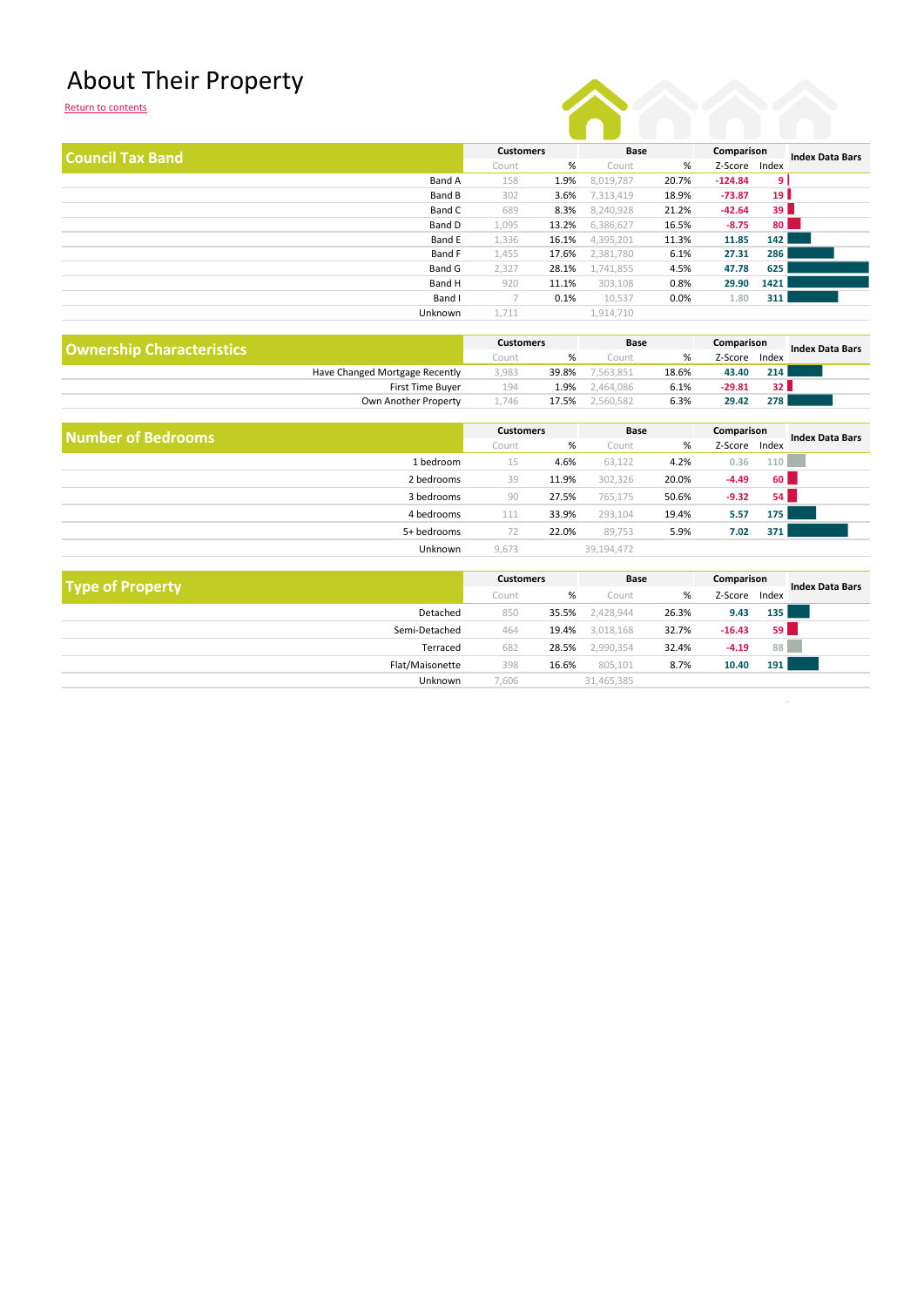### About Their Property



| <b>House Price (CAMEO Property)</b> | <b>Customers</b> |       | <b>Base</b> |      | Comparison |                 | <b>Index Data Bars</b> |  |
|-------------------------------------|------------------|-------|-------------|------|------------|-----------------|------------------------|--|
|                                     | Count            | %     | Count       | %    | Z-Score    | Index           |                        |  |
| 01. £740,000+                       | 1,776            | 18.5% | 448,536     | 1.1% | 43.79      | 1621            |                        |  |
| 02. £590,783 - £739,992             | 898              | 9.3%  | 446,598     | 1.1% | 27.65      | 823             |                        |  |
| 03. £516,568 - £590,779             | 628              | 6.5%  | 441,425     | 1.1% | 21.47      | 583             |                        |  |
| 04. £468,428 - £516,567             | 501              | 5.2%  | 433,694     | 1.1% | 18.13      | 473             |                        |  |
| 05. £433,356 - £468,427             | 403              | 4.2%  | 431,889     | 1.1% | 15.14      | 382             |                        |  |
| 06. £337,454 - £433,355             | 1,407            | 14.6% | 2,146,693   | 5.5% | 25.47      | 268             |                        |  |
| 07. £288,990 - £337,453             | 901              | 9.4%  | 2,110,548   | 5.4% | 13.49      | 175             |                        |  |
| 08. £257,075 - £288,989             | 570              | 5.9%  | 2,094,612   | 5.3% | 2.52       | 111             |                        |  |
| 09. £233.196 - £257.074             | 497              | 5.2%  | 2,069,760   | 5.3% | $-0.39$    | 98              |                        |  |
| 10. £214,019 - £233,195             | 364              | 3.8%  | 2,048,307   | 5.2% | $-7.28$    | 73 L            |                        |  |
| 11. £197,873 - £214,018             | 284              | 3.0%  | 2,015,306   | 5.1% | $-12.54$   | 58 <sup>1</sup> |                        |  |
| 12. £183,790 - £197,872             | 234              | 2.4%  | 1,996,480   | 5.1% | $-16.78$   | 48 L            |                        |  |
| 13. £171,244 - £183,789             | 209              | 2.2%  | 1,987,127   | 5.0% | $-19.32$   | 43              |                        |  |
| 14. £159,834 - £171,243             | 172              | 1.8%  | 1,968,499   | 5.0% | $-23.75$   | 36 <sup>1</sup> |                        |  |
| 15. £149,354 - £159,833             | 154              | 1.6%  | 1,958,570   | 5.0% | $-26.34$   | 32 <sub>1</sub> |                        |  |
| 16. £139,303 - £149,353             | 145              | 1.5%  | 1,947,659   | 4.9% | $-27.66$   | 30 <sup>1</sup> |                        |  |
| 17. £129,634 - £139,302             | 110              | 1.1%  | 1,926,233   | 4.9% | $-34.54$   | 23 <sup>1</sup> |                        |  |
| 18. £120,370 - £129,633             | 86               | 0.9%  | 1,910,901   | 4.9% | $-41.21$   | 18 <sup>1</sup> |                        |  |
| 19. £111,073 - £120,369             | 84               | 0.9%  | 1,893,320   | 4.8% | $-41.44$   | 18 <sup>1</sup> |                        |  |
| 20. £101,852 - £111,072             | 54               | 0.6%  | 1,874,321   | 4.8% | $-55.04$   | 12 <sup>1</sup> |                        |  |
| 21. £92,787 - £101,851              | 51               | 0.5%  | 1,852,475   | 4.7% | $-56.30$   | 11 <sup>1</sup> |                        |  |
| 22. £83,179 - £92,786               | 42               | 0.4%  | 1,833,219   | 4.7% | $-62.66$   | ا و             |                        |  |
| 23. £71,870 - £83,178               | 27               | 0.3%  | 1,809,409   | 4.6% | $-79.80$   | 6 <sup>1</sup>  |                        |  |
| 24. < £71,869                       | 19               | 0.2%  | 1,730,396   | 4.4% | $-92.44$   | 4               |                        |  |
| XX. Communal Establishments         | 133              | 1.4%  | 185,226     | 0.5% | 7.66       | 294             |                        |  |
| Unknown                             | 251              |       | 1,146,749   |      |            |                 |                        |  |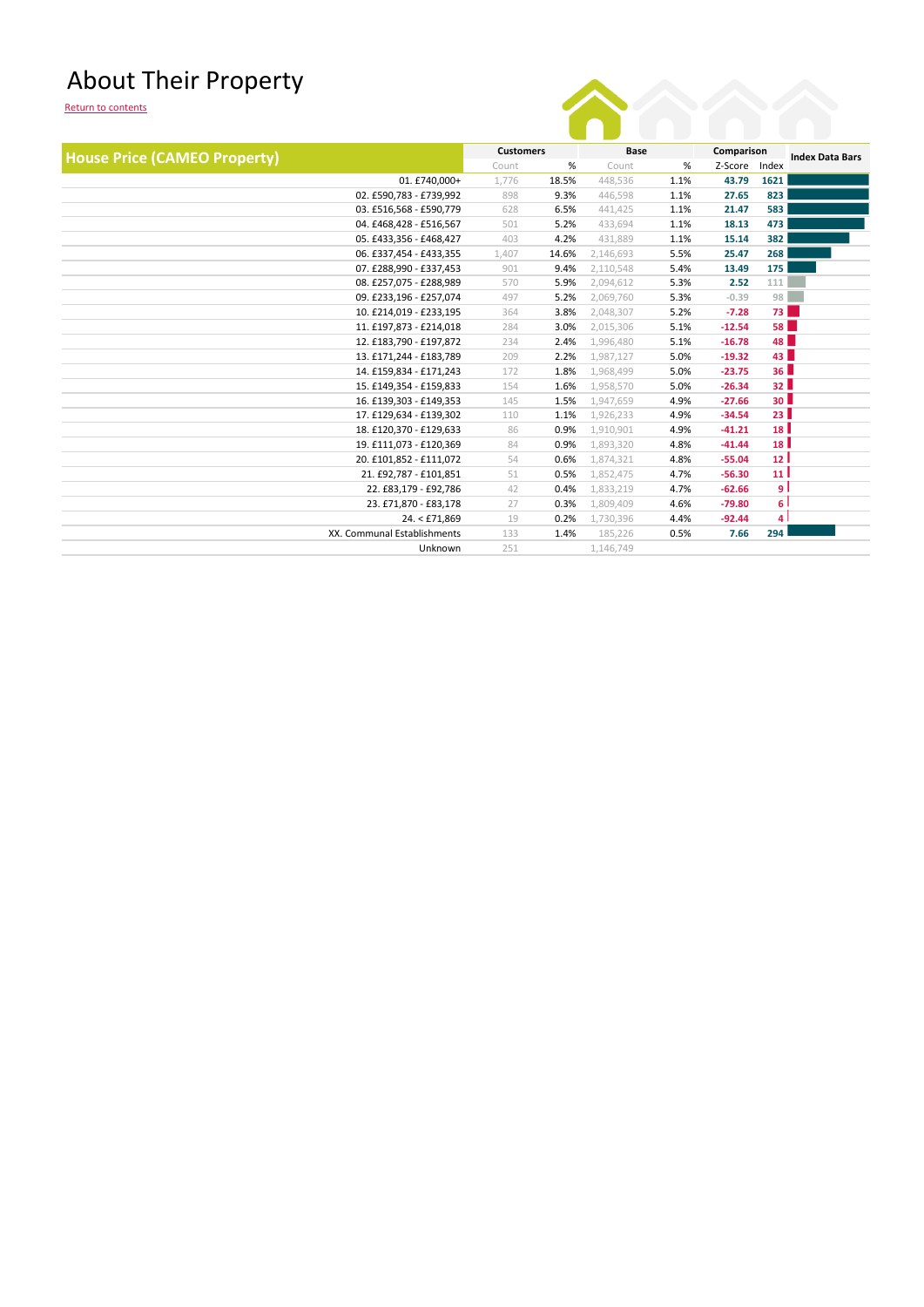#### About Their Wealth and Finances

Return to contents

# **£**£££

| <b>Household Income</b>              |                                     | <b>Customers</b> |       | Base             |         | Comparison |                 | <b>Index Data Bars</b> |  |
|--------------------------------------|-------------------------------------|------------------|-------|------------------|---------|------------|-----------------|------------------------|--|
|                                      |                                     | Count            | %     | Count            | %       | Z-Score    | Index           |                        |  |
|                                      | Established Wealth (£75K+)          | 2,881            | 35.2% | 1,877,786        | 4.6%    | 57.94      | 762             |                        |  |
|                                      | Secure Affluence (£50K-£75K)        | 1,749            | 21.4% | 5,909,521        | 14.5%   | 15.09      | 147             |                        |  |
|                                      | Rising Prosperity (£40K-£50K)       | 1,014            | 12.4% | 4,737,747        | 11.7%   | 2.03       | 106             |                        |  |
|                                      | Comfortably Secure (£30K-£40K)      | 746              | 9.1%  | 5,542,231        | 13.6%   | $-14.19$   | 67 <sup>1</sup> |                        |  |
|                                      | Budgeted Stability (£25K-£30K)      | 604              | 7.4%  | 4,345,908        | 10.7%   | $-11.45$   | 69 I            |                        |  |
|                                      | Limited Resources (£20K-£25K)       | 328              | 4.0%  | 4,277,711        | 10.5%   | $-30.03$   | 38 <sup>1</sup> |                        |  |
|                                      | Uncertain Means (£15K-£20K)         | 289              | 3.5%  | 4,787,949        | 11.8%   | $-40.40$   | 30 <sub>1</sub> |                        |  |
|                                      | Economically Challenged (£10K-£15K) | 200              | 2.4%  | 4,087,423        | 10.1%   | $-44.57$   | 24              |                        |  |
|                                      | Entrenched Struggle (<£10K)         | 367              | 4.5%  | 5,062,620        | 12.5%   | $-34.82$   | 36 <sup>1</sup> |                        |  |
|                                      | Unknown                             | 1,822            |       | 79,056           |         |            |                 |                        |  |
| <b>Attitudes To Personal Finance</b> |                                     | <b>Customers</b> |       | Base             |         | Comparison |                 | <b>Index Data Bars</b> |  |
|                                      | Count                               | %                | Count | %                | Z-Score | Index      |                 |                        |  |
|                                      | A. Financial Nous                   | 2,043            | 29.5% | 4,895,116        | 12.5%   | 30.94      | 235             |                        |  |
|                                      | B. Save For What You Want           | 384              | 5.5%  | 5,310,221        | 13.6%   | $-29.30$   | 41              |                        |  |
|                                      | C. Careful Money Management         | 2,486            |       | 35.9% 13,049,824 | 33.4%   | 4.27       | 107             |                        |  |

| <b>Contract Contract Contract</b> | <b>Customers</b> |       | Base              |          | Comparison |                  | $\sim$ $\sim$ $\sim$ $\sim$ |
|-----------------------------------|------------------|-------|-------------------|----------|------------|------------------|-----------------------------|
|                                   |                  |       |                   |          |            |                  |                             |
| Unknown                           | 3.069            |       | 1.644.537         |          |            |                  |                             |
| F. Limited Financial Options      | 756              | 10.9% | 3.276.054         | 8.4%     | 6.73       | 130 <sub>1</sub> |                             |
| E. Spend & Save To Your Means     | 252              | 3.6%  | 4.987.871         | 12.8%    | $-40.61$   | 28 <sup>1</sup>  |                             |
| D. Live for Today & Save Tomorrow | 1,010            |       | 14.6% 7,544,329   | 19.3%    | $-11.19$   | 75 l             |                             |
| C. Careful Morrey Management      | 4,400            |       | JJ.J/0 IJ,U4J,OZ4 | - 33.470 | 9.LI       | 107 I            |                             |

| <b>Personal Savings</b>               |                         | <b>Customers</b> |                  | Base  | Comparison |       | <b>Index Data Bars</b> |  |
|---------------------------------------|-------------------------|------------------|------------------|-------|------------|-------|------------------------|--|
|                                       | Count                   | %                | Count            | %     | Z-Score    | Index |                        |  |
| A. Sophisticated Savers               | 1.976                   | 28.5%            | 6.818.311        | 17.5% | 20.39      | 163   |                        |  |
| B. Regular Long and Short Term Savers | 722                     | 10.4%            | 976.147          | 2.5%  | 21.58      | 417   |                        |  |
| C. Tax Free Cash Savers               | 460                     | 6.6%             | 5,054,521        | 12.9% | $-21.07$   | 51 I  |                        |  |
| D. Conventional Savers                | 2.499                   |                  | 36.1% 14,308,157 | 36.6% | $-0.99$    | 98    |                        |  |
| E. Seldom Savers                      | 1.274                   |                  | 18.4% 11,906,279 | 30.5% | $-26.00$   | 60    |                        |  |
|                                       | 3.069<br><b>Unknown</b> |                  | 1,644,537        |       |            |       |                        |  |

| <b>Investment Activity</b>    | <b>Customers</b> |       | Base             |       | Comparison |                 | <b>Index Data Bars</b> |  |
|-------------------------------|------------------|-------|------------------|-------|------------|-----------------|------------------------|--|
|                               | Count            | %     | Count            | %     | Z-Score    | Index           |                        |  |
| A. Sophisticated Investors    | 1,051            | 15.2% | 2,616,966        | 6.7%  | 19.65      | 226             |                        |  |
| <b>B. Portfolio Investors</b> | 2,826            | 40.8% | 5,732,358        | 14.7% | 44.21      | <b>278</b>      |                        |  |
| C. Active Investors           | 312              | 4.5%  | 1,869,096        | 4.8%  | $-1.14$    | 94              |                        |  |
| D. Pension Planners           | 864              | 12.5% | 5,320,262        | 13.6% | $-2.91$    | 92              |                        |  |
| E. Non Investors              | 1,878            |       | 27.1% 23,524,733 | 60.2% | $-62.04$   | 45 <sup>1</sup> |                        |  |
| <b>Unknown</b>                | 3.069            |       | 1,644,537        |       |            |                 |                        |  |

| <b>Savings &amp; Investment Products</b> |       | <b>Customers</b> | Base             |       | Comparison |                  | <b>Index Data Bars</b> |  |
|------------------------------------------|-------|------------------|------------------|-------|------------|------------------|------------------------|--|
|                                          | Count | %                | Count            | %     | Z-Score    | Index            |                        |  |
| Savings Account                          | 4,346 |                  | 43.5% 26,542,603 | 65.2% | $-43.86$   | 67 <sup>1</sup>  |                        |  |
| <b>ISA</b>                               | 2,453 |                  | 24.5% 11,991,196 | 29.5% | $-11.45$   | 83               |                        |  |
| Shares                                   | 4,191 |                  | 41.9% 10,321,078 | 25.4% | 33.55      | 165              |                        |  |
| <b>Investment Bonds</b>                  | 1,052 | 10.5%            | 2,649,877        | 6.5%  | 13.07      | 162              |                        |  |
| <b>Unit Trusts</b>                       | 1,231 | 12.3%            | 1,344,552        | 3.3%  | 27.41      | 373 <sup>1</sup> |                        |  |
| Active Investor                          | 2,523 | 25.2%            | 5,855,777        | 14.4% | 24.97      | 175              |                        |  |
| Pay into a Pension                       | 4.728 |                  | 47.3% 13,677,472 | 33.6% | 27.40      | 141              |                        |  |

| l Credit Behaviour |                            | <b>Customers</b> |       | Base             |       | Comparison |                  | <b>Index Data Bars</b> |  |
|--------------------|----------------------------|------------------|-------|------------------|-------|------------|------------------|------------------------|--|
|                    |                            | Count            | %     | Count            | %     | Z-Score    | Index            |                        |  |
|                    | A. Credit Savvy            | 3,660            |       | 52.8% 13,496,873 | 34.6% | 30.44      | 153 <sup>1</sup> |                        |  |
|                    | <b>B. Credit Lifestyle</b> | 2,165            | 31.2% | 8,758,541        | 22.4% | 15.83      | 139 l            |                        |  |
|                    | C. Budgeted Credit         | 179              | 2.6%  | 4,613,422        | 11.8% | $-48.41$   | 22 <sub>1</sub>  |                        |  |
|                    | D. Doorstep Credit         | 31               | 0.4%  | 2,334,159        | 6.0%  | $-68.89$   |                  |                        |  |
|                    | E. Credit Difficulties     | 896              | 12.9% | 9,860,420        | 25.2% | $-30.55$   | 51               |                        |  |
|                    | Unknown                    | 3.069            |       | 1,644,537        |       |            |                  |                        |  |

| l Credit Products                    | <b>Customers</b> |       | Base             |       | Comparison |                  | <b>Index Data Bars</b> |  |
|--------------------------------------|------------------|-------|------------------|-------|------------|------------------|------------------------|--|
|                                      | Count            | %     | Count            | %     | Z-Score    | Index            |                        |  |
| <b>Credit Card</b>                   | 5.785            |       | 57.9% 20.946.075 | 51.5% | 12.95      | 112              |                        |  |
| <b>Credit Card Balance Transfers</b> | 161              | L.6%  | 5,529,707        | 13.6% | $-95.05$   | 12               |                        |  |
| Pay Credit Card Balance in full      | 2.920            | 29.2% | 6,410,900        | 15.7% | 29.58      | 185 <sup> </sup> |                        |  |
| Loan                                 | 199              | 2.0%  | 5,440,083        | 13.4% | $-81.38$   | 15               |                        |  |
| Have Home Collected Credit           | 32               | 0.3%  | 2,412,358        | 5.9%  | $-99.05$   |                  |                        |  |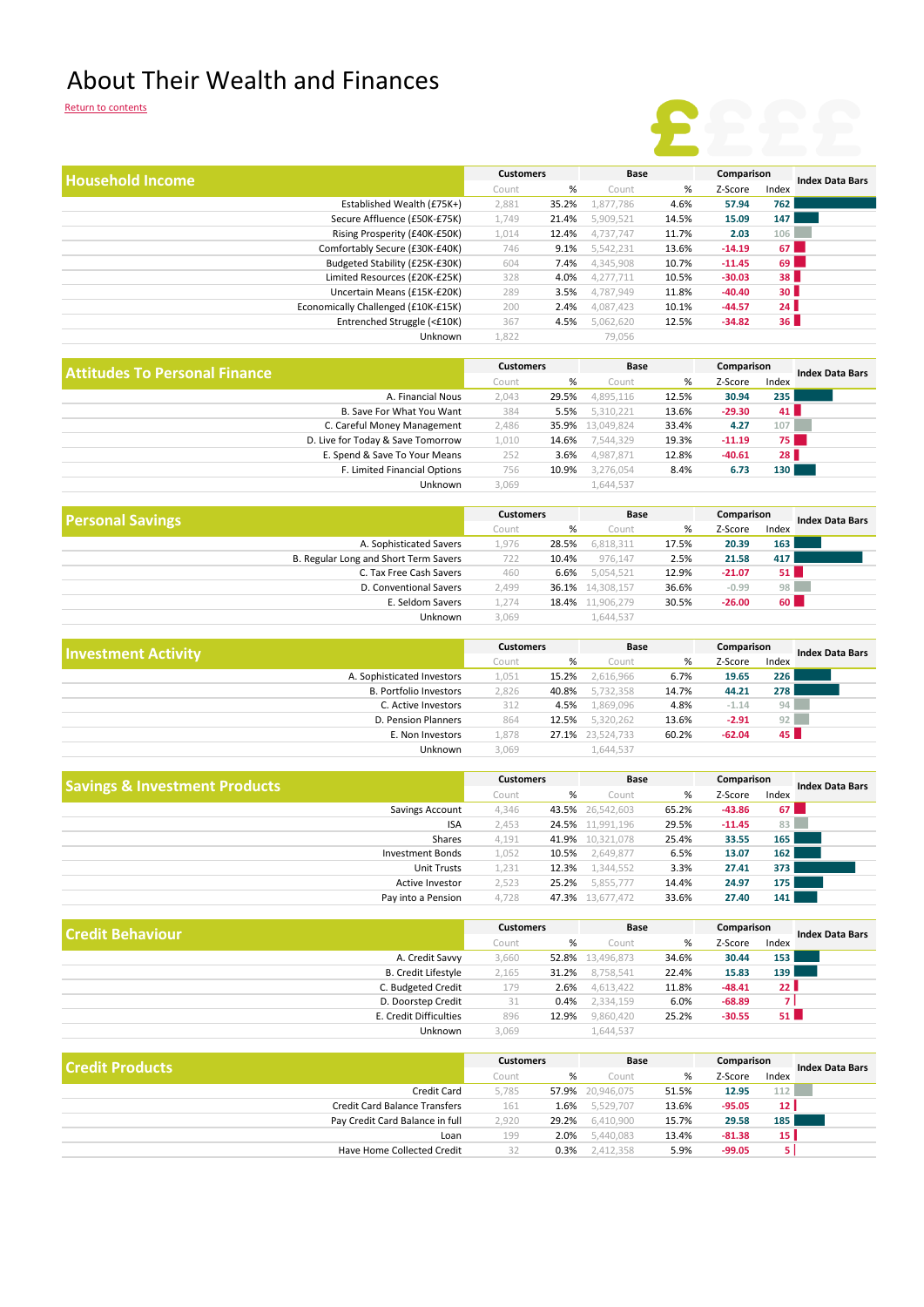### About Their Wealth and Finances

|--|

| <b>Company Director</b>                              |                  | <b>Customers</b> | Base      |       | Comparison |       | <b>Index Data Bars</b> |  |
|------------------------------------------------------|------------------|------------------|-----------|-------|------------|-------|------------------------|--|
|                                                      | Count            | %                | Count     | %     | Z-Score    | Index |                        |  |
| Director                                             | 2,977            | 29.8%            | 3,863,735 | 9.5%  | 44.35      | 314   |                        |  |
| Ex-Director                                          | 383              | 3.8%             | 461,812   | 1.1%  | 14.04      | 338   |                        |  |
| Shareholder                                          | 1,475            | 14.8%            | 2,928,668 | 7.2%  | 21.31      | 205   |                        |  |
|                                                      | <b>Customers</b> |                  | Base      |       | Comparison |       |                        |  |
| <b>CAMEO Investor Group</b>                          | Count            | %                | Count     | %     | Z-Score    | Index | <b>Index Data Bars</b> |  |
| 1. Serious Investors (Investor Index 241-961)        | 1,472            | 15.0%            | 2,003,888 | 4.9%  | 27.92      | 304   |                        |  |
| 2. Committed Investors (Investor Index 201-240)      | 920              | 9.4%             | 1,870,638 | 4.6%  | 16.21      | 204   |                        |  |
| 3. Enthusiastic Investors (Investor Index 137-200)   | 1,890            | 19.3%            | 5,243,976 | 12.9% | 15.94      | 149   |                        |  |
| 4. Active Investors (Investor Index 81-136)          | 2,009            | 20.5%            | 8,593,461 | 21.2% | $-1.69$    | 97    |                        |  |
| 5. Interested Investors (Investor Index 42-80)       | 1,324            | 13.5%            | 7,958,955 | 19.6% | $-17.70$   | 69    |                        |  |
| 6. Unconcerned Investors (Investor Index 5-41)       | 815              | 8.3%             | 7,372,125 | 18.2% | $-35.35$   | 46 L  |                        |  |
| 7. Disinterested Investors (Investor Index 0-4)      | 1,246            | 12.7%            | 7,363,782 | 18.1% | $-16.17$   | 70 L  |                        |  |
| XX - Communal Establishments in Mixed Neighbourhoods | 133              | 1.4%             | 185,226   | 0.5%  | 7.70       | 297   |                        |  |
| Unknown                                              | 191              |                  | 115,901   |       |            |       |                        |  |
|                                                      |                  |                  |           |       |            |       |                        |  |

|                                                      | <b>Customers</b> |       | Base      |       | Comparison |                 | <b>Index Data Bars</b> |  |
|------------------------------------------------------|------------------|-------|-----------|-------|------------|-----------------|------------------------|--|
| <b>CAMEO Income Group</b>                            | Count            | %     | Count     | %     | Z-Score    | Index           |                        |  |
| 1. Incomes over £100K+                               | 1,311            | 13.4% | 437.889   | 1.1%  | 35.76      | 1239            |                        |  |
| 2. Incomes between £75K - £100K                      | 2,282            | 23.3% | 1,544,210 | 3.8%  | 45.61      | 612             |                        |  |
| 3. Incomes between £50K - £75K                       | 2,562            | 26.1% | 6,094,025 | 15.0% | 25.04      | 174             |                        |  |
| 4. Incomes between £40K - £50K                       | 1,305            | 13.3% | 6,302,768 | 15.5% | $-6.48$    | 86              |                        |  |
| 5. Incomes between £30K - £40K                       | 1,023            | 10.4% | 7,520,195 | 18.5% | $-26.23$   | 56              |                        |  |
| 6. Incomes between £20K - £30K                       | 694              | 7.1%  | 8.281.796 | 20.4% | $-51.46$   | 35 <sup>1</sup> |                        |  |
| 7. Incomes between £10K - £20K                       | 424              | 4.3%  | 9.297.466 | 22.9% | $-90.45$   | 19 <sup>1</sup> |                        |  |
| 8. Incomes less than £10K                            | 75               | 0.8%  | 928,476   | 2.3%  | $-17.31$   | 33              |                        |  |
| XX - Communal Establishments in Mixed Neighbourhoods | 133              | 1.4%  | 185,226   | 0.5%  | 7.70       | 297             |                        |  |
| Unknown                                              | 191              |       | 115.901   |       |            |                 |                        |  |

| <b>CAMEO Unemployment</b>                            | <b>Customers</b> |       | <b>Base</b> |      | Comparison |                     | <b>Index Data Bars</b> |
|------------------------------------------------------|------------------|-------|-------------|------|------------|---------------------|------------------------|
|                                                      | Count            | %     | Count       | %    | Z-Score    | Index               |                        |
| 01.0% - 2% Economically Inactive Households          | 1,303            | 13.3% | 2,006,528   | 4.9% | 24.34      | 269                 |                        |
| 02. 2% - 2.7% Economically Inactive Households       | 970              | 9.9%  | 2,045,912   | 5.0% | 16.09      | 196                 |                        |
| 03. 2.7% - 3.3% Economically Inactive Households     | 793              | 8.1%  | 2,026,569   | 5.0% | 11.23      | 162                 |                        |
| 04. 3.3% - 3.8% Economically Inactive Households     | 723              | 7.4%  | 2,046,040   | 5.0% | 8.83       | 146                 |                        |
| 05. 3.8% - 4.3% Economically Inactive Households     | 596              | 6.1%  | 2,063,417   | 5.1% | 4.12       | 120                 |                        |
| 06. 4.3% - 4.7% Economically Inactive Households     | 630              | 6.4%  | 2,039,736   | 5.0% | 5.65       | 128                 |                        |
| 07. 4.7% - 5.3% Economically Inactive Households     | 524              | 5.3%  | 2,048,863   | 5.0% | 1.30       | 106                 |                        |
| 08. 5.3% - 5.8% Economically Inactive Households     | 452              | 4.6%  | 2,022,008   | 5.0% | $-1.76$    | 93                  |                        |
| 09. 5.8% - 6.5% Economically Inactive Households     | 505              | 5.1%  | 2,026,865   | 5.0% | 0.69       | 103                 |                        |
| 10.6.5% - 7.1% Economically Inactive Households      | 385              | 3.9%  | 2,025,289   | 5.0% | $-5.43$    | <b>79</b>           |                        |
| 11. 7.1% - 7.9% Economically Inactive Households     | 383              | 3.9%  | 2,017,259   | 5.0% | $-5.44$    | <b>79</b>           |                        |
| 12. 7.9% - 8.8% Economically Inactive Households     | 386              | 3.9%  | 1,990,925   | 4.9% | $-4.94$    | <b>80</b>           |                        |
| 13. 8.8% - 9.8% Economically Inactive Households     | 288              | 2.9%  | 2,007,792   | 4.9% | $-11.79$   | <b>59</b>           |                        |
| 14. 9.8% - 10.8% Economically Inactive Households    | 369              | 3.8%  | 1,993,583   | 4.9% | $-5.98$    | $77$ $\blacksquare$ |                        |
| 15. 10.8% - 12.1% Economically Inactive Households   | 311              | 3.2%  | 2,006,873   | 4.9% | $-10.02$   | 64                  |                        |
| 16. 12.1% - 13.6% Economically Inactive Households   | 292              | 3.0%  | 2,000,666   | 4.9% | $-11.37$   | 60                  |                        |
| 17. 13.6% - 15.5% Economically Inactive Households   | 231              | 2.4%  | 1,992,212   | 4.9% | $-16.67$   | 48                  |                        |
| 18. 15.5% - 17.9% Economically Inactive Households   | 238              | 2.4%  | 2,013,431   | 5.0% | $-16.31$   | 49                  |                        |
| 19. 17.9% - 21.8% Economically Inactive Households   | 170              | 1.7%  | 1,999,159   | 4.9% | $-24.22$   | 35 <sup>1</sup>     |                        |
| 20. 21.8%+ Economically Inactive Households          | 127              | 1.3%  | 2,033,698   | 5.0% | $-32.54$   | 26                  |                        |
| XX - Communal Establishments In Mixed Neighbourhoods | 133              | 1.4%  | 185,226     | 0.5% | 7.70       | 297                 |                        |
| Unknown                                              | 191              |       | 115,901     |      |            |                     |                        |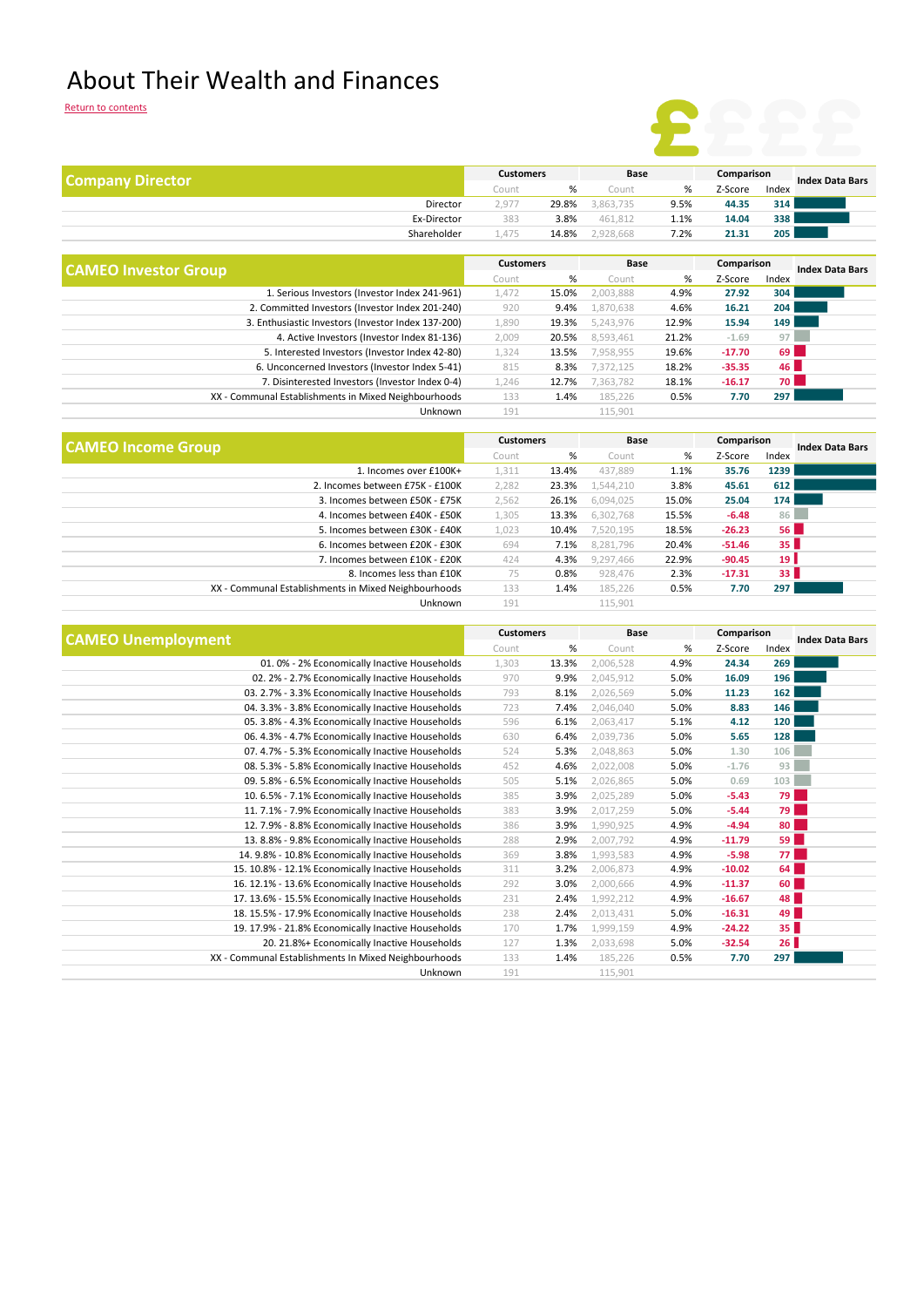#### About Their Wealth and Finances

| Comparison<br><b>Customers</b><br><b>Base</b><br><b>CAMEO Welfare</b><br>$\%$<br>%<br>Index<br>Count<br>Z-Score<br>Count<br>8.8%<br>2.336.059<br>5.8%<br>153<br>1 - Deprivation Index of 19 - Town<br>866<br>10.73<br>226<br>2 - Deprivation Index of 20 - City<br>3.7%<br>16.56<br>811<br>8.3%<br>1,487,032<br>253<br>5.73<br>3 - Deprivation Index of 23 - Rural Area<br>89<br>0.9%<br>145,754<br>0.4%<br>95<br>4 - Deprivation Index of 34 - Town<br>5.2%<br>2.236.929<br>5.5%<br>$-1.20$<br>514<br>175<br>5 - Deprivation Index of 35 - City<br>6.2%<br>1,446,908<br>3.6%<br>10.98<br>613<br>6 - Deprivation Index of 36 - Rural Area<br>208<br>2.1%<br>1.0%<br>7.59<br>209<br>412,682<br><b>75</b><br>7 - Deprivation Index of 46 - Town<br>371<br>3.8%<br>2,060,257<br>5.1%<br>$-6.71$<br>8 - Deprivation Index of 47 - Rural Area<br>154<br>235<br>2.4%<br>631,257<br>1.6%<br>5.44<br>9 - Deprivation Index of 48 - City<br>496<br>1,402,815<br>7.23<br>146<br>5.1%<br>3.5%<br>46 <sup>1</sup><br>10 - Deprivation Index of 57 - Town<br>218<br>2.2%<br>1,975,600<br>4.9%<br>$-17.76$<br>196<br>11 - Deprivation Index of 58 - City<br>701<br>7.1%<br>1,479,394<br>3.6%<br>13.46<br>117<br>12 - Deprivation Index of 59 - Rural Area<br>189<br>1.9%<br>667,505<br>2.03<br>1.6%<br>204<br>13 - Deprivation Index of 71 - City<br>777<br>7.9%<br>1,572,660<br>3.9%<br>14.84<br>39L<br>14 - Deprivation Index of 72 - Town<br>177<br>1.8%<br>1,872,470<br>4.6%<br>$-20.89$<br>90<br>15 - Deprivation Index of 73 - Rural Area<br>580,985<br>127<br>1.3%<br>1.4%<br>$-1.20$<br>142<br>7.62<br>16 - Deprivation Index of 88 - City<br>615<br>6.3%<br>1,788,122<br>4.4% |                                           |    |      |         |      |         |      |                        |
|--------------------------------------------------------------------------------------------------------------------------------------------------------------------------------------------------------------------------------------------------------------------------------------------------------------------------------------------------------------------------------------------------------------------------------------------------------------------------------------------------------------------------------------------------------------------------------------------------------------------------------------------------------------------------------------------------------------------------------------------------------------------------------------------------------------------------------------------------------------------------------------------------------------------------------------------------------------------------------------------------------------------------------------------------------------------------------------------------------------------------------------------------------------------------------------------------------------------------------------------------------------------------------------------------------------------------------------------------------------------------------------------------------------------------------------------------------------------------------------------------------------------------------------------------------------------------------------------------------------------------------------------------------------------------|-------------------------------------------|----|------|---------|------|---------|------|------------------------|
|                                                                                                                                                                                                                                                                                                                                                                                                                                                                                                                                                                                                                                                                                                                                                                                                                                                                                                                                                                                                                                                                                                                                                                                                                                                                                                                                                                                                                                                                                                                                                                                                                                                                          |                                           |    |      |         |      |         |      |                        |
|                                                                                                                                                                                                                                                                                                                                                                                                                                                                                                                                                                                                                                                                                                                                                                                                                                                                                                                                                                                                                                                                                                                                                                                                                                                                                                                                                                                                                                                                                                                                                                                                                                                                          |                                           |    |      |         |      |         |      |                        |
|                                                                                                                                                                                                                                                                                                                                                                                                                                                                                                                                                                                                                                                                                                                                                                                                                                                                                                                                                                                                                                                                                                                                                                                                                                                                                                                                                                                                                                                                                                                                                                                                                                                                          |                                           |    |      |         |      |         |      |                        |
|                                                                                                                                                                                                                                                                                                                                                                                                                                                                                                                                                                                                                                                                                                                                                                                                                                                                                                                                                                                                                                                                                                                                                                                                                                                                                                                                                                                                                                                                                                                                                                                                                                                                          |                                           |    |      |         |      |         |      | <b>Index Data Bars</b> |
|                                                                                                                                                                                                                                                                                                                                                                                                                                                                                                                                                                                                                                                                                                                                                                                                                                                                                                                                                                                                                                                                                                                                                                                                                                                                                                                                                                                                                                                                                                                                                                                                                                                                          |                                           |    |      |         |      |         |      |                        |
|                                                                                                                                                                                                                                                                                                                                                                                                                                                                                                                                                                                                                                                                                                                                                                                                                                                                                                                                                                                                                                                                                                                                                                                                                                                                                                                                                                                                                                                                                                                                                                                                                                                                          |                                           |    |      |         |      |         |      |                        |
|                                                                                                                                                                                                                                                                                                                                                                                                                                                                                                                                                                                                                                                                                                                                                                                                                                                                                                                                                                                                                                                                                                                                                                                                                                                                                                                                                                                                                                                                                                                                                                                                                                                                          |                                           |    |      |         |      |         |      |                        |
|                                                                                                                                                                                                                                                                                                                                                                                                                                                                                                                                                                                                                                                                                                                                                                                                                                                                                                                                                                                                                                                                                                                                                                                                                                                                                                                                                                                                                                                                                                                                                                                                                                                                          |                                           |    |      |         |      |         |      |                        |
|                                                                                                                                                                                                                                                                                                                                                                                                                                                                                                                                                                                                                                                                                                                                                                                                                                                                                                                                                                                                                                                                                                                                                                                                                                                                                                                                                                                                                                                                                                                                                                                                                                                                          |                                           |    |      |         |      |         |      |                        |
|                                                                                                                                                                                                                                                                                                                                                                                                                                                                                                                                                                                                                                                                                                                                                                                                                                                                                                                                                                                                                                                                                                                                                                                                                                                                                                                                                                                                                                                                                                                                                                                                                                                                          |                                           |    |      |         |      |         |      |                        |
|                                                                                                                                                                                                                                                                                                                                                                                                                                                                                                                                                                                                                                                                                                                                                                                                                                                                                                                                                                                                                                                                                                                                                                                                                                                                                                                                                                                                                                                                                                                                                                                                                                                                          |                                           |    |      |         |      |         |      |                        |
|                                                                                                                                                                                                                                                                                                                                                                                                                                                                                                                                                                                                                                                                                                                                                                                                                                                                                                                                                                                                                                                                                                                                                                                                                                                                                                                                                                                                                                                                                                                                                                                                                                                                          |                                           |    |      |         |      |         |      |                        |
|                                                                                                                                                                                                                                                                                                                                                                                                                                                                                                                                                                                                                                                                                                                                                                                                                                                                                                                                                                                                                                                                                                                                                                                                                                                                                                                                                                                                                                                                                                                                                                                                                                                                          |                                           |    |      |         |      |         |      |                        |
|                                                                                                                                                                                                                                                                                                                                                                                                                                                                                                                                                                                                                                                                                                                                                                                                                                                                                                                                                                                                                                                                                                                                                                                                                                                                                                                                                                                                                                                                                                                                                                                                                                                                          |                                           |    |      |         |      |         |      |                        |
|                                                                                                                                                                                                                                                                                                                                                                                                                                                                                                                                                                                                                                                                                                                                                                                                                                                                                                                                                                                                                                                                                                                                                                                                                                                                                                                                                                                                                                                                                                                                                                                                                                                                          |                                           |    |      |         |      |         |      |                        |
|                                                                                                                                                                                                                                                                                                                                                                                                                                                                                                                                                                                                                                                                                                                                                                                                                                                                                                                                                                                                                                                                                                                                                                                                                                                                                                                                                                                                                                                                                                                                                                                                                                                                          |                                           |    |      |         |      |         |      |                        |
|                                                                                                                                                                                                                                                                                                                                                                                                                                                                                                                                                                                                                                                                                                                                                                                                                                                                                                                                                                                                                                                                                                                                                                                                                                                                                                                                                                                                                                                                                                                                                                                                                                                                          |                                           |    |      |         |      |         |      |                        |
|                                                                                                                                                                                                                                                                                                                                                                                                                                                                                                                                                                                                                                                                                                                                                                                                                                                                                                                                                                                                                                                                                                                                                                                                                                                                                                                                                                                                                                                                                                                                                                                                                                                                          |                                           |    |      |         |      |         |      |                        |
|                                                                                                                                                                                                                                                                                                                                                                                                                                                                                                                                                                                                                                                                                                                                                                                                                                                                                                                                                                                                                                                                                                                                                                                                                                                                                                                                                                                                                                                                                                                                                                                                                                                                          |                                           |    |      |         |      |         |      |                        |
|                                                                                                                                                                                                                                                                                                                                                                                                                                                                                                                                                                                                                                                                                                                                                                                                                                                                                                                                                                                                                                                                                                                                                                                                                                                                                                                                                                                                                                                                                                                                                                                                                                                                          |                                           |    |      |         |      |         |      |                        |
|                                                                                                                                                                                                                                                                                                                                                                                                                                                                                                                                                                                                                                                                                                                                                                                                                                                                                                                                                                                                                                                                                                                                                                                                                                                                                                                                                                                                                                                                                                                                                                                                                                                                          |                                           |    |      |         |      |         |      |                        |
|                                                                                                                                                                                                                                                                                                                                                                                                                                                                                                                                                                                                                                                                                                                                                                                                                                                                                                                                                                                                                                                                                                                                                                                                                                                                                                                                                                                                                                                                                                                                                                                                                                                                          | 17 - Deprivation Index of 89 - Rural Area | 73 | 0.7% | 393,272 | 1.0% | $-2.59$ | 77 I |                        |
| 36L<br>18 - Deprivation Index of 90 - Town<br>1.7%<br>1,873,791<br>4.6%<br>$-23.03$<br>162                                                                                                                                                                                                                                                                                                                                                                                                                                                                                                                                                                                                                                                                                                                                                                                                                                                                                                                                                                                                                                                                                                                                                                                                                                                                                                                                                                                                                                                                                                                                                                               |                                           |    |      |         |      |         |      |                        |
| 51 <sup>1</sup><br>19 - Deprivation Index of 109 - Rural Area<br>30<br>0.3%<br>$-5.19$<br>241,714<br>0.6%                                                                                                                                                                                                                                                                                                                                                                                                                                                                                                                                                                                                                                                                                                                                                                                                                                                                                                                                                                                                                                                                                                                                                                                                                                                                                                                                                                                                                                                                                                                                                                |                                           |    |      |         |      |         |      |                        |
| 155<br>20 - Deprivation Index of 110 - City<br>7.6%<br>10.08<br>742<br>1,978,479<br>4.9%                                                                                                                                                                                                                                                                                                                                                                                                                                                                                                                                                                                                                                                                                                                                                                                                                                                                                                                                                                                                                                                                                                                                                                                                                                                                                                                                                                                                                                                                                                                                                                                 |                                           |    |      |         |      |         |      |                        |
| 21 <sup>1</sup><br>21 - Deprivation Index of 111 - Town<br>94<br>1.0%<br>1,818,036<br>$-35.77$<br>4.5%                                                                                                                                                                                                                                                                                                                                                                                                                                                                                                                                                                                                                                                                                                                                                                                                                                                                                                                                                                                                                                                                                                                                                                                                                                                                                                                                                                                                                                                                                                                                                                   |                                           |    |      |         |      |         |      |                        |
| 121<br>681<br>22 - Deprivation Index of 140 - City<br>6.9%<br>2,338,000<br>5.8%<br>4.61                                                                                                                                                                                                                                                                                                                                                                                                                                                                                                                                                                                                                                                                                                                                                                                                                                                                                                                                                                                                                                                                                                                                                                                                                                                                                                                                                                                                                                                                                                                                                                                  |                                           |    |      |         |      |         |      |                        |
| 19 <sup>1</sup><br>74<br>23 - Deprivation Index of 141 - Town<br>0.8%<br>1,597,775<br>3.9%<br>$-36.40$                                                                                                                                                                                                                                                                                                                                                                                                                                                                                                                                                                                                                                                                                                                                                                                                                                                                                                                                                                                                                                                                                                                                                                                                                                                                                                                                                                                                                                                                                                                                                                   |                                           |    |      |         |      |         |      |                        |
| 13 <sup>1</sup><br>5<br>24 - Deprivation Index of 149 - Rural Area<br>0.1%<br>153,706<br>0.4%<br>$-14.37$                                                                                                                                                                                                                                                                                                                                                                                                                                                                                                                                                                                                                                                                                                                                                                                                                                                                                                                                                                                                                                                                                                                                                                                                                                                                                                                                                                                                                                                                                                                                                                |                                           |    |      |         |      |         |      |                        |
| 79 l<br>25 - Deprivation Index of 182 - City<br>485<br>4.9%<br>2,555,394<br>6.3%<br>$-6.17$                                                                                                                                                                                                                                                                                                                                                                                                                                                                                                                                                                                                                                                                                                                                                                                                                                                                                                                                                                                                                                                                                                                                                                                                                                                                                                                                                                                                                                                                                                                                                                              |                                           |    |      |         |      |         |      |                        |
| 13 <sup>1</sup><br>44<br>1,407,048<br>3.5%<br>$-44.69$<br>26 - Deprivation Index of 184 - Town<br>0.4%                                                                                                                                                                                                                                                                                                                                                                                                                                                                                                                                                                                                                                                                                                                                                                                                                                                                                                                                                                                                                                                                                                                                                                                                                                                                                                                                                                                                                                                                                                                                                                   |                                           |    |      |         |      |         |      |                        |
| 6<br>2.7%<br>27 - Deprivation Index of 262 - Town<br>17<br>0.2%<br>1,100,633<br>$-60.32$                                                                                                                                                                                                                                                                                                                                                                                                                                                                                                                                                                                                                                                                                                                                                                                                                                                                                                                                                                                                                                                                                                                                                                                                                                                                                                                                                                                                                                                                                                                                                                                 |                                           |    |      |         |      |         |      |                        |
| 38 <sup>1</sup><br>28 - Deprivation Index of 265 - City<br>262<br>2.7%<br>2,852,548<br>7.0%<br>$-26.75$                                                                                                                                                                                                                                                                                                                                                                                                                                                                                                                                                                                                                                                                                                                                                                                                                                                                                                                                                                                                                                                                                                                                                                                                                                                                                                                                                                                                                                                                                                                                                                  |                                           |    |      |         |      |         |      |                        |
| 297<br>XX - Communal Establishments In Mixed Neighbourhoods<br>7.70<br>133<br>1.4%<br>185,226<br>0.5%                                                                                                                                                                                                                                                                                                                                                                                                                                                                                                                                                                                                                                                                                                                                                                                                                                                                                                                                                                                                                                                                                                                                                                                                                                                                                                                                                                                                                                                                                                                                                                    |                                           |    |      |         |      |         |      |                        |
| 191<br>Unknown<br>115,901                                                                                                                                                                                                                                                                                                                                                                                                                                                                                                                                                                                                                                                                                                                                                                                                                                                                                                                                                                                                                                                                                                                                                                                                                                                                                                                                                                                                                                                                                                                                                                                                                                                |                                           |    |      |         |      |         |      |                        |

| <b>CAMEO Welfare Crime Bandings</b>                  | <b>Customers</b> |       | Base             |       | Comparison |                  | <b>Index Data Bars</b> |
|------------------------------------------------------|------------------|-------|------------------|-------|------------|------------------|------------------------|
|                                                      | Count            | %     | Count            | %     | Z-Score    | Index            |                        |
| Town - Low Crime                                     | 2,308            |       | 23.5% 12,355,106 | 30.4% | $-16.13$   | 77 L             |                        |
| City - Low Crime                                     | 3,398            | 34.6% | 7,388,809        | 18.2% | 34.21      | 190 <sub>l</sub> |                        |
| Rural Area - Very Low Crime                          | 921              | 9.4%  | 2,831,455        | 7.0%  | 8.20       | 135              |                        |
| Town - High Crime                                    | 229              | 2.3%  | 5,923,492        | 14.6% | $-80.35$   | 16 <sup>1</sup>  |                        |
| City - High Crime                                    | 2,785            |       | 28.4% 11,512,543 | 28.4% | 0.07       | 100              |                        |
| Rural Area - Low Crime                               | 35               | 0.4%  | 395,420          | 1.0%  | $-10.25$   | 37 <sup>1</sup>  |                        |
| XX - Communal Establishments In Mixed Neighbourhoods | 133              | 1.4%  | 185,226          | 0.5%  | 7.70       | 297              |                        |
| Unknown                                              | 191              |       | 115,901          |       |            |                  |                        |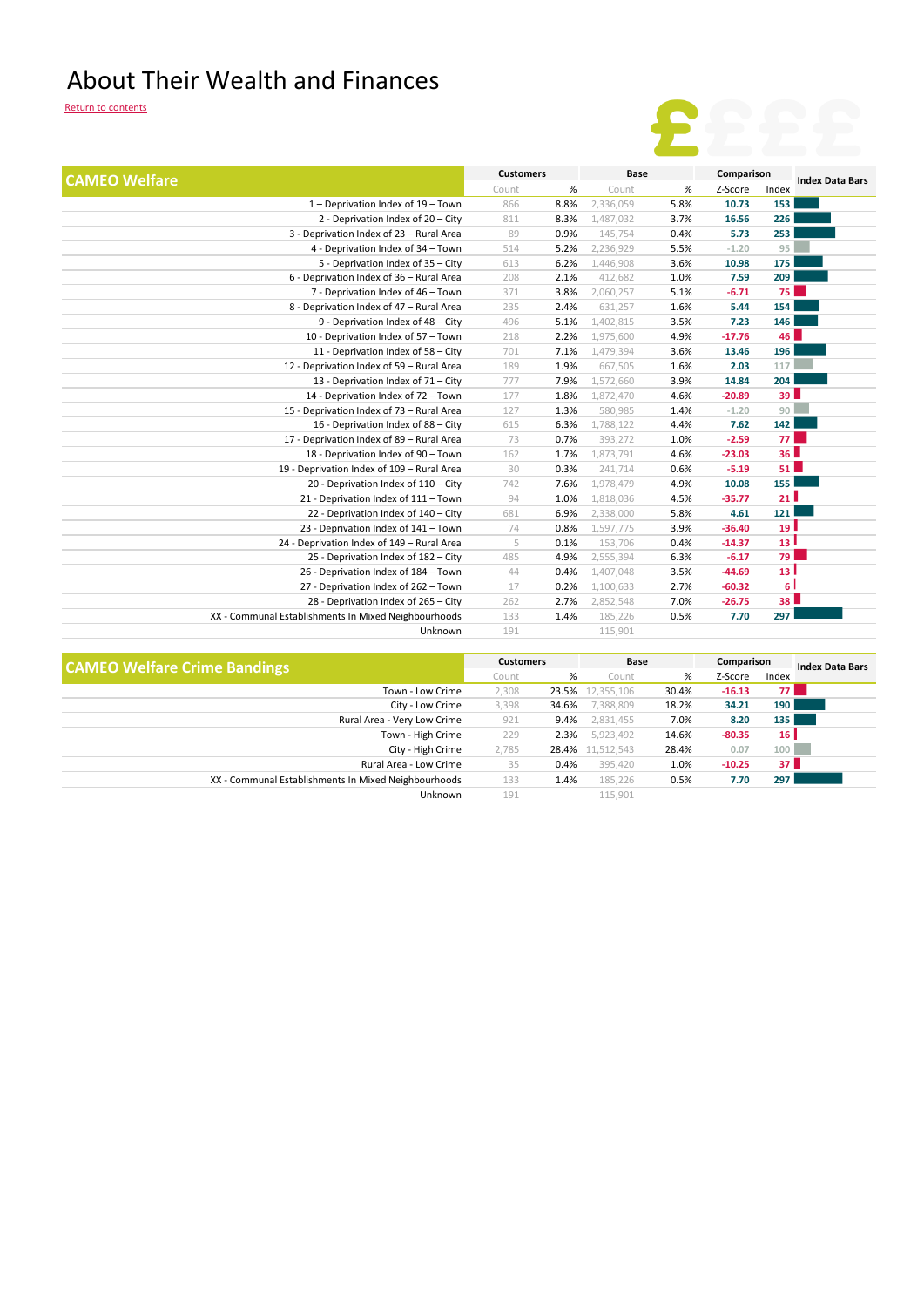### About Their Credit Risk



|                     | <b>Customers</b> |       | Base      |      |            |                 |                        |
|---------------------|------------------|-------|-----------|------|------------|-----------------|------------------------|
| nGauge Credit Score |                  |       |           |      | Comparison |                 | <b>Index Data Bars</b> |
|                     | Count            | %     | Count     | %    | Z-Score    | Index           |                        |
| Lowest Risk 1       | 1,108            | 16.0% | 2,054,982 | 5.1% | 24.79      | 315             |                        |
| 2                   | 1,074            | 15.5% | 2,055,988 | 5.1% | 23.97      | 305             |                        |
| 3                   | 1,210            | 17.4% | 2,279,602 | 5.6% | 25.94      | 310             |                        |
| $\overline{4}$      | 881              | 12.7% | 2,012,070 | 5.0% | 19.35      | 256             |                        |
| 5                   | 536              | 7.7%  | 2,040,898 | 5.0% | 8.40       | 153             |                        |
| 6                   | 477              | 6.9%  | 2,286,641 | 5.6% | 4.07       | 122             |                        |
| $\overline{7}$      | 326              | 4.7%  | 1,847,656 | 4.6% | 0.56       | 103             |                        |
| 8                   | 271              | 3.9%  | 2,339,487 | 5.8% | $-8.01$    | 68              |                        |
| 9                   | 184              | 2.7%  | 1,827,767 | 4.5% | $-9.62$    | 59              |                        |
| 10                  | 177              | 2.5%  | 2,220,340 | 5.5% | $-15.45$   | 47              |                        |
| 11                  | 122              | 1.8%  | 1,779,748 | 4.4% | $-16.67$   | 40              |                        |
| 12                  | 112              | 1.6%  | 1,843,187 | 4.5% | $-19.37$   | 36 <sup>1</sup> |                        |
| 13                  | 108              | 1.6%  | 1,950,382 | 4.8% | $-21.89$   | 32              |                        |
| 14                  | 81               | 1.2%  | 2,050,695 | 5.1% | $-30.16$   | 23 <sup>1</sup> |                        |
| 15                  | 78               | 1.1%  |           | 5.5% | $-34.42$   | 21              |                        |
|                     |                  |       | 2,223,106 |      |            |                 |                        |
| 16                  | 65               | 0.9%  | 1,958,966 | 4.8% | $-33.66$   | 19              |                        |
| 17                  | 38               | 0.5%  | 1,978,631 | 4.9% | $-48.86$   | 11 <sup>1</sup> |                        |
| 18                  | 37               | 0.5%  | 1,885,749 | 4.6% | $-47.06$   | 11              |                        |
| 19                  | 28               | 0.4%  | 2,033,878 | 5.0% | $-60.54$   | 8 <sup>1</sup>  |                        |
| Highest Risk 20     | 29               | 0.4%  | 1,899,109 | 4.7% | $-55.02$   | ا و             |                        |
| Unknown             | 3,058            |       | 139,070   |      |            |                 |                        |
|                     |                  |       |           |      |            |                 |                        |

| <b>Credit Risk</b>            | <b>Customers</b> |      | Base      |       | Comparison |                 | <b>Index Data Bars</b> |
|-------------------------------|------------------|------|-----------|-------|------------|-----------------|------------------------|
|                               | Count            | %    | Count     | %     | Z-Score    | Index           |                        |
| CCJ Last 6 Years - Individual | 168              | 2.4% | 2.120.178 | 5.2%  | $-15.04$   | 47 <sub>h</sub> |                        |
| CCJ Last 6 Years - Surname    | 284              | 4.1% | 3.759.111 | 9.2%  | $-21.53$   | 44 N            |                        |
| Public Bad Debt - Individual  | 202              | 2.9% | 2.651.573 | 6.5%  | $-17.77$   | 45 I            |                        |
| Public Bad Debt - Surname     | 332              | 4.8% | 4.594.217 | 11.3% | -25.27     | 42 <sub>1</sub> |                        |

| <b>CAMEO Financial Group</b>                         | <b>Customers</b> |       | Base      |       | Comparison |       | <b>Index Data Bars</b> |
|------------------------------------------------------|------------------|-------|-----------|-------|------------|-------|------------------------|
|                                                      | Count            | %     | Count     | %     | Z-Score    | Index |                        |
| 1. Lowest Risk (0% households with CCJs)             | 2,632            | 26.8% | 7,545,354 | 18.6% | 18.43      | 144   |                        |
| 2. Very Low Risk (0%-4% households with CCJs)        | 557              | 5.7%  | 1,762,942 | 4.3%  | 5.71       | 131   |                        |
| 3. Low Risk (4%-6% households with CCJs)             | 827              | 8.4%  | 2,349,255 | 5.8%  | 9.42       | 146   |                        |
| 4. Below Average Risk (6%-11% households with CCJs)  | 1,762            | 18.0% | 5,491,742 | 13.5% | 11.44      | 133   |                        |
| 5. Average Risk (11%-20% households with CCJs)       | 1,791            | 18.3% | 7,224,273 | 17.8% | 1.18       | 103   |                        |
| 6. Above Average Risk (20%-36% households with CCJs) | 1,388            | 14.2% | 8,276,024 | 20.4% | $-17.72$   | 69    |                        |
| 7. Highest Risk (36+% households with CCJs)          | 719              | 7.3%  | 7,757,235 | 19.1% | $-44.75$   | 38    |                        |
| XX - Communal Establishments in Mixed Neighbourhoods | 133              | 1.4%  | 185,226   | 0.5%  | 7.70       | 297   |                        |
| Unknown                                              | 191              |       | 115,901   |       |            |       |                        |
|                                                      |                  |       |           |       |            |       |                        |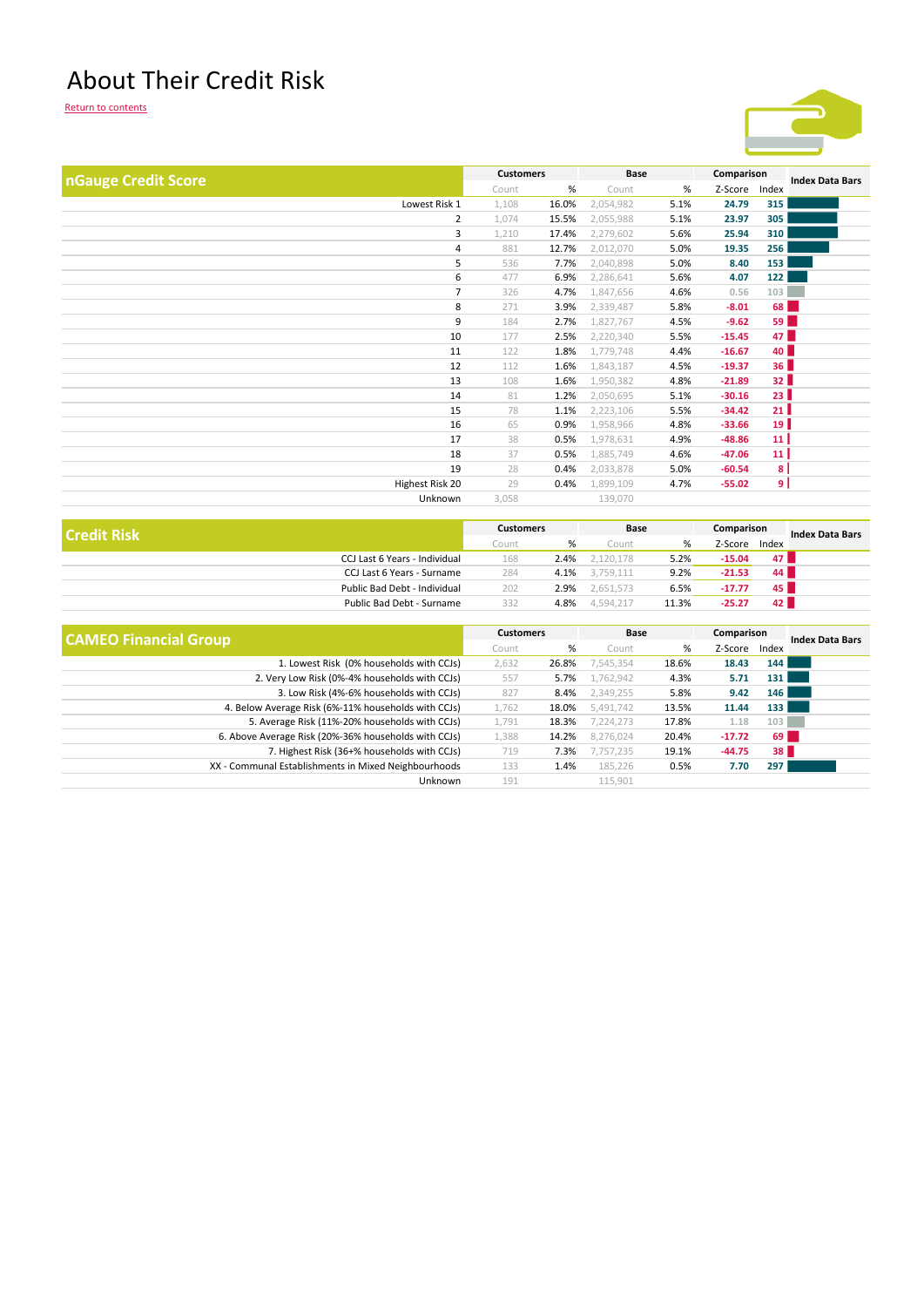### About Their Technology Usage



| <b>Connected Group</b> |                         | <b>Customers</b> |       | Base            |       | Comparison |                  | <b>Index Data Bars</b> |
|------------------------|-------------------------|------------------|-------|-----------------|-------|------------|------------------|------------------------|
|                        |                         | Count            | %     | Count           | %     | Z-Score    | Index            |                        |
|                        | 1 - Online Trendsetters | 2,685            | 38.9% | 6,789,882       | 17.1% | 37.17      | <b>228</b>       |                        |
|                        | 2 - Family Fun          | 606              | 8.8%  | 6,757,613       | 17.0% | $-24.14$   | 52 <sub>h</sub>  |                        |
|                        | 3 - Spending Big        | 1,891            | 27.4% | 6,317,857       | 15.9% | 21.42      | 172 <sub>1</sub> |                        |
|                        | 4 - Follow The Leader   | 1,075            | 15.6% | 9,465,589       | 23.8% | $-18.88$   | 65               |                        |
|                        | 5 - Lagging Behind      | 649              |       | 9.4% 10,433,494 | 26.2% | $-47.95$   | 36               |                        |
|                        | Unknown                 | 3,094            |       | 943,517         |       |            |                  |                        |
|                        |                         |                  |       |                 |       |            |                  |                        |

|                              | <b>Customers</b> |       | <b>Base</b> |      | Comparison |                 |                        |
|------------------------------|------------------|-------|-------------|------|------------|-----------------|------------------------|
| <b>Connected Category</b>    | Count            | %     | Count       | %    | Z-Score    | Index           | <b>Index Data Bars</b> |
| 1A - Professional Gamesters  | 1,513            | 21.9% | 3,255,946   | 8.2% | 27.56      | 268             |                        |
| 1B - Wireless Socialites     | 835              | 12.1% | 1,625,615   | 4.1% | 20.40      | 296             |                        |
| 1C - Enthusiastic Bloggers   | 298              | 4.3%  | 1,592,021   | 4.0% | 1.27       | 108             |                        |
| 1D - Cyber Singles           | 39               | 0.6%  | 316,300     | 0.8% | $-2.56$    | 71              |                        |
| 2A - Gadget Families         | 256              | 3.7%  | 1,315,206   | 3.3% | 1.76       | 112             |                        |
| 2B - Expensive Entertainment | 228              | 3.3%  | 2,741,470   | 6.9% | $-16.71$   | 48              |                        |
| 2C - Broadband Families      | 122              | 1.8%  | 2,700,937   | 6.8% | $-31.69$   | 26              |                        |
| 3A - Fully Loaded            | 561              | 8.1%  | 847,620     | 2.1% | 18.23      | 381             |                        |
| 3B - PDA Professionals       | 323              | 4.7%  | 615,901     | 1.5% | 12.31      | 302             |                        |
| 3C - Grey Skypers            | 603              | 8.7%  | 1,459,623   | 3.7% | 14.90      | 238             |                        |
| 3D - Sceptical Surfers       | 228              | 3.3%  | 1,522,424   | 3.8% | $-2.45$    | 86              |                        |
| 3E - Thrifty Researchers     | 176              | 2.5%  | 1,872,289   | 4.7% | $-11.39$   | 54              |                        |
| 4A - Savvy Surfers           | 573              | 8.3%  | 2,681,007   | 6.7% | 4.68       | 123             |                        |
| 4B - Social Media Addicts    | 399              | 5.8%  | 3,113,739   | 7.8% | $-7.31$    | 74 <sup>1</sup> |                        |
| 4C - Grown-up Gamers         | 28               | 0.4%  | 1,027,511   | 2.6% | $-28.47$   | 16              |                        |
| 4D - Digital Dabblers        | 13               | 0.2%  | 1,028,088   | 2.6% | $-45.91$   | 7 <sup>1</sup>  |                        |
| 4E - Technology Ticklers     | 62               | 0.9%  | 1,615,244   | 4.1% | $-27.87$   | 22              |                        |
| 5A - Telly Addicts           | 47               | 0.7%  | 1,486,171   | 3.7% | $-30.88$   | 18              |                        |
| 5B - Late Learners           | 28               | 0.4%  | 941,458     | 2.4% | $-25.65$   | 17 <sup>1</sup> |                        |
| 5C - Traditional Technology  | 153              | 2.2%  | 3,630,176   | 9.1% | $-39.02$   | 24 <sup>1</sup> |                        |
| 5D - Retired Interests       | 388              | 5.6%  | 1,393,463   | 3.5% | 7.63       | 160             |                        |
| 5E - Limited Resources       | 14               | 0.2%  | 752,008     | 1.9% | $-31.17$   | 11 <sup>1</sup> |                        |
| 5F - Keep it Simple Seniors  | 19               | 0.3%  | 2,230,218   | 5.6% | $-84.48$   | 5               |                        |
| Unknown                      | 3,094            |       | 943,517     |      |            |                 |                        |

| <b>Financial Channel Preference</b> | <b>Customers</b> |       | Base       |       | Comparison |                 | <b>Index Data Bars</b> |
|-------------------------------------|------------------|-------|------------|-------|------------|-----------------|------------------------|
|                                     | Count            | %     | Count      | %     | Z-Score    | Index           |                        |
| A. Online Transactors               | 2.425            | 35.0% | 11.170.041 | 28.6% | 11.16      | 122             |                        |
| <b>B. Branch Bankers</b>            | 390              | 5.6%  | 7.269.091  | 18.6% | $-46.89$   | 30 <sub>h</sub> |                        |
| C. Phone Bankers                    | 4,074            | 15.5% | 8.876.440  | 22.7% | $-16.63$   | 68 <sup>1</sup> |                        |
| D. Channel Indifferent              | 3.042            | 43.9% | 11.747.843 | 30.1% | 23.18      | 146             |                        |
| Unknown                             | 3.069            |       | 1,644,537  |       |            |                 |                        |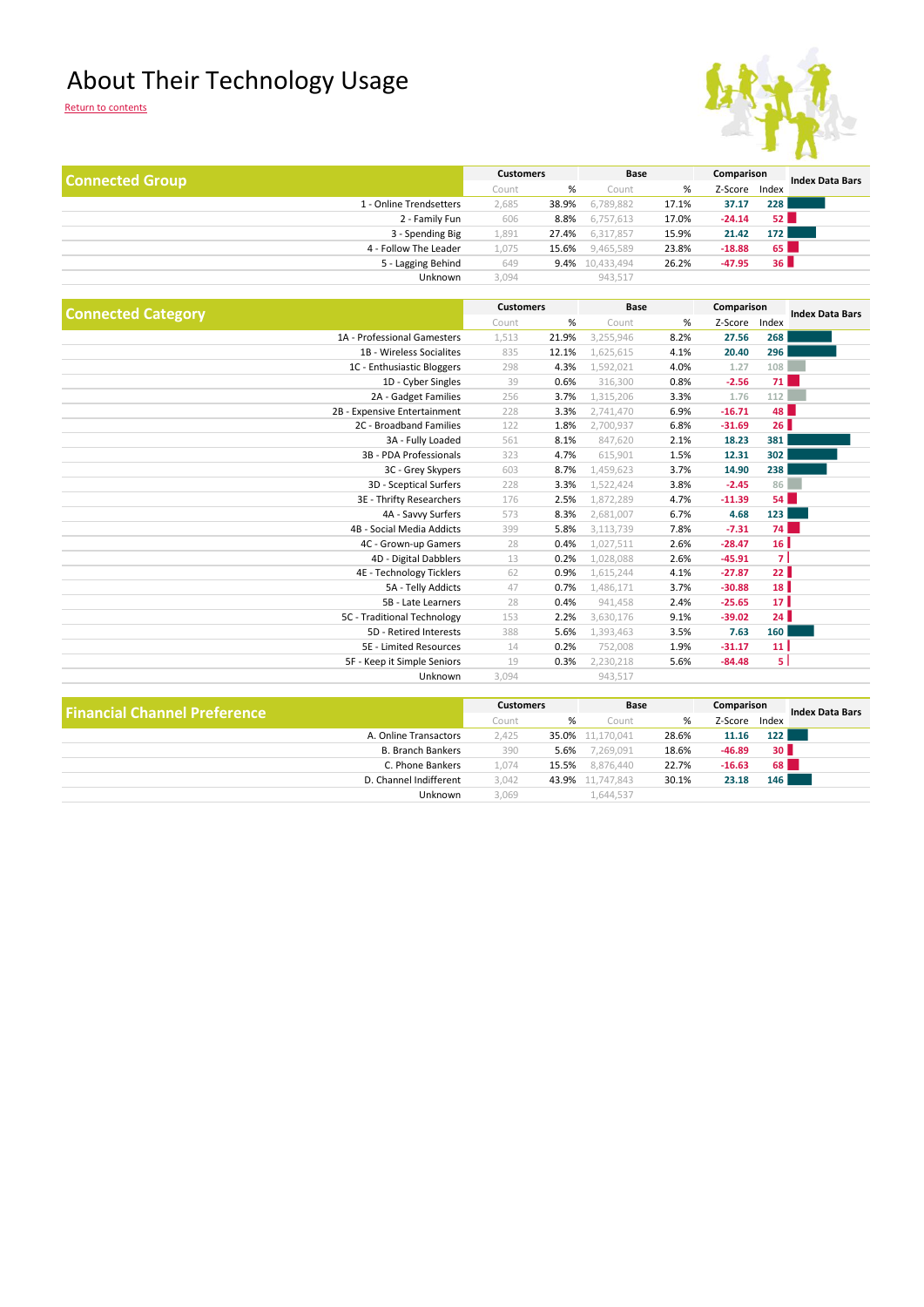### About Their Green & Ethical Stance



|                            |       |       | <b>Base</b>      |       |          |                 | <b>Index Data Bars</b> |
|----------------------------|-------|-------|------------------|-------|----------|-----------------|------------------------|
|                            | Count | %     | Count            | %     | Z-Score  | Index           |                        |
| A - The Righteous Rich     | 1,940 | 28.1% | 2,347,435        | 5.9%  | 41.04    | 477             |                        |
| B - Green Is The New Black | 1,162 | 16.8% | 2,806,721        | 7.0%  | 21.72    | 239             |                        |
| C - Eco Enthusiasts        | 712   | 10.3% | 2,244,092        | 5.6%  | 12.78    | 183             |                        |
| D - Money Talks            | 618   | 8.9%  | 2,583,171        | 6.5%  | 7.17     | 138             |                        |
| E - The Good Life          | 568   | 8.2%  | 2,870,003        | 7.2%  | 3.09     | 114             |                        |
| F - Doing Their Bit        | 454   | 6.6%  | 3,104,625        | 7.8%  | $-4.09$  | 84              |                        |
| G - Green Drivers          | 546   | 7.9%  | 4,796,369        | 12.0% | $-12.73$ | 66              |                        |
| H - Stuck In The Middle    | 298   | 4.3%  | 3,780,042        | 9.5%  | $-21.16$ | 45              |                        |
| I - It's Not Easy          | 211   | 3.1%  | 3,512,440        | 8.8%  | $-27.82$ | 35 <sup>1</sup> |                        |
| J - Not My Problem         | 151   | 2.2%  | 3,755,568        | 9.4%  | $-41.13$ | 23 <sup>1</sup> |                        |
| K - Skint Sceptics         | 124   | 1.8%  | 3,291,647        | 8.3%  | $-40.46$ | 22              |                        |
| L - Other Priorities       | 70    | 1.0%  | 2,766,532        | 6.9%  | $-49.18$ | 15 <sup>1</sup> |                        |
| M - Am I Bothered?         | 55    | 0.8%  | 1,994,259        | 5.0%  | $-39.34$ | 16              |                        |
| Unknown                    | 3,091 |       | 855,048          |       |          |                 |                        |
|                            |       |       | <b>Customers</b> |       |          |                 | Comparison             |

| <b>Green Choices</b>    | <b>Customers</b> |       | <b>Base</b>      |       | Comparison |       | <b>Index Data Bars</b> |
|-------------------------|------------------|-------|------------------|-------|------------|-------|------------------------|
|                         | Count            | %     | Count            | %     | Z-Score    | Index |                        |
| Willing to Pay More     | 4.740            |       | 68.5% 10.031.709 | 24.6% | 78.47      | 278   |                        |
| Green Insurance         | 3.627            | 52.4% | 7,281,167        | 17.9% | 57.48      | 293   |                        |
| Green Finance           | 3,704            | 53.5% | 7,689,444        | 18.9% | 57.74      | 283   |                        |
| Renewable Energy Source | 4,379            |       | 63.3% 12,329,859 | 30.3% | 56.89      | 209   |                        |

| <b>Ethical Choices</b>            | <b>Customers</b> |       | Base       |       | Comparison |       | <b>Index Data Bars</b> |
|-----------------------------------|------------------|-------|------------|-------|------------|-------|------------------------|
|                                   | Count            | %     | Count      | %     | Z-Score    | Index |                        |
| Ethical Investor                  | 2.684            | 38.8% | 6,435,929  | 15.8% | 39.21      | 245   |                        |
| <b>Ethical Finance</b>            | 4,124            | 59.6% | 9.395.626  | 23.1% | 61.86      | 258   |                        |
| Ethical Issues Influence Purchase | L.612            | 23.3% | 9.410.398  | 23.1% | 0.33       | 101   |                        |
| Fair Trade                        | 3,990            | 57.6% | 12.498.415 | 30.7% | 45.34      | 188   |                        |
|                                   |                  |       |            |       |            |       |                        |

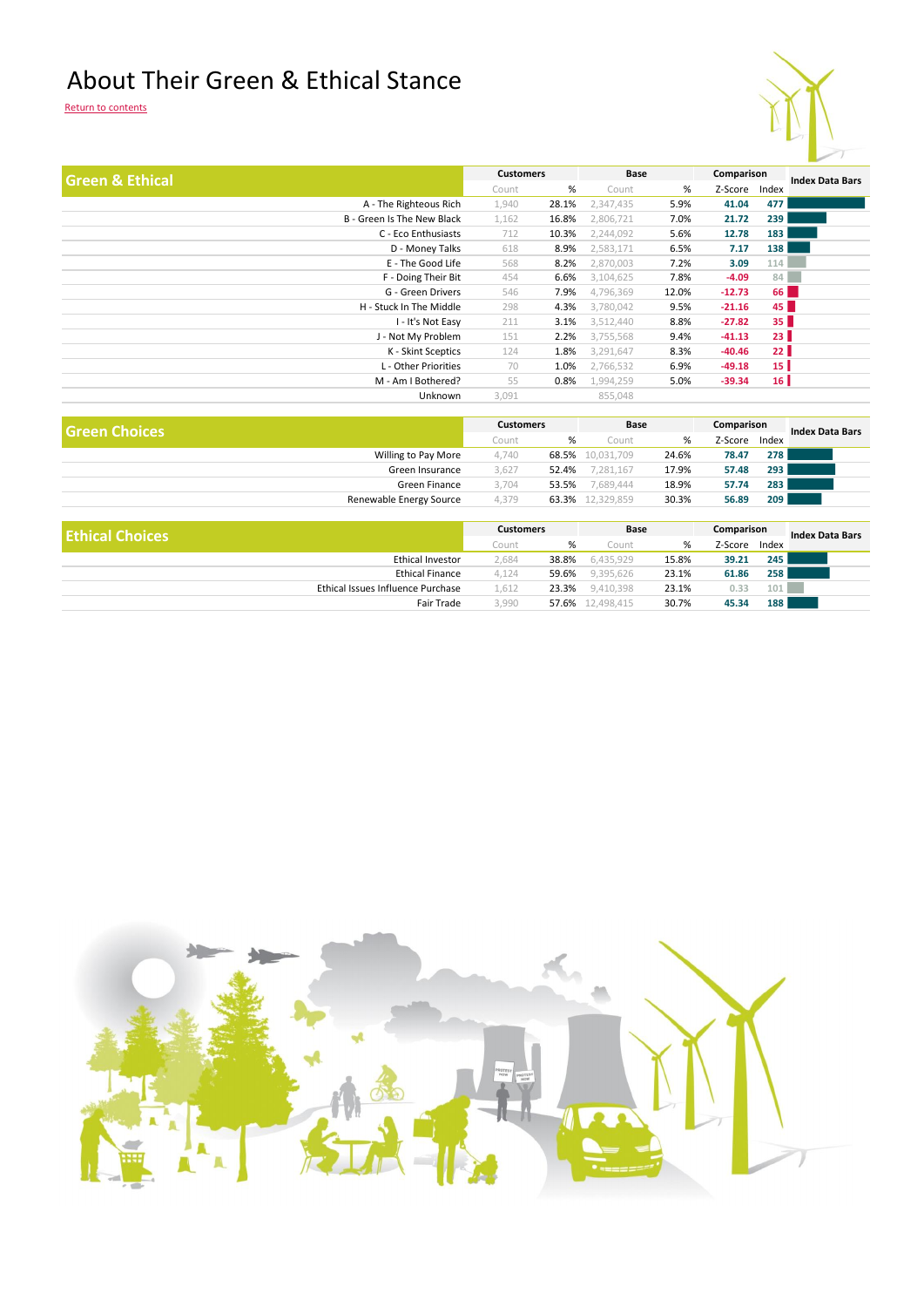### About Their Neighbourhood



| <b>Standard Marketing Region</b>                               |       | <b>Customers</b> |                  | Base  |          | Comparison | <b>Index Data Bars</b> |  |                        |
|----------------------------------------------------------------|-------|------------------|------------------|-------|----------|------------|------------------------|--|------------------------|
|                                                                | Count | %                | Count            | %     | Z-Score  | Index      |                        |  |                        |
| East Anglia                                                    | 297   | 3.0%             | 1,651,662        | 4.1%  | $-6.35$  | <b>73</b>  |                        |  |                        |
| East Midlands                                                  | 270   | 2.7%             | 2,583,582        | 6.4%  | $-22.41$ | 43         |                        |  |                        |
| London                                                         | 3,694 | 37.1%            | 2,848,268        | 7.0%  | 62.17    | 529        |                        |  |                        |
| North West                                                     | 357   | 3.6%             | 4,212,883        | 10.4% | $-36.41$ | 35         |                        |  |                        |
| North                                                          | 133   | 1.3%             | 2,347,616        | 5.8%  | $-38.60$ | 23         |                        |  |                        |
| Scotland                                                       | 480   | 4.8%             | 3,831,482        | 9.4%  | $-21.48$ | 51         |                        |  |                        |
| South East                                                     | 3,289 | 33.1%            | 9,454,022        | 23.3% | 20.71    | 142        |                        |  |                        |
| South West                                                     | 525   | 5.3%             | 3,310,922        | 8.2%  | $-12.85$ | 65         |                        |  |                        |
| Wales                                                          | 146   | 1.5%             | 2,043,248        | 5.0%  | $-29.57$ | 29         |                        |  |                        |
| West Midlands                                                  | 404   | 4.1%             | 3,608,906        | 8.9%  | $-24.41$ | 46         |                        |  |                        |
| Yorks Humber                                                   | 288   | 2.9%             | 3,644,386        | 9.0%  | $-36.18$ | 32         |                        |  |                        |
| N Ireland                                                      | 61    | 0.6%             | 1,031,954        | 2.5%  | $-24.64$ | 24         |                        |  |                        |
| Unknown                                                        | 56    | 0.6%             | 139,021          |       |          |            |                        |  |                        |
|                                                                |       |                  |                  |       |          |            |                        |  |                        |
|                                                                |       |                  | <b>Customers</b> |       | Base     |            | Comparison             |  | <b>Index Data Bars</b> |
| <b>CAMEO UK Group</b>                                          |       | %                | Count            | %     | Z-Score  | Index      |                        |  |                        |
| 1 Affluent Singles & Couples in Exclusive Urban Neighbourhoods | 2.819 | 29 UN            | 1366040          | 2.1%  | 56.02    | R63        |                        |  |                        |

|                                                                 | Count | %     | Count     | %     | Z-Score  | Index |  |
|-----------------------------------------------------------------|-------|-------|-----------|-------|----------|-------|--|
| 1. Affluent Singles & Couples in Exclusive Urban Neighbourhoods | 2,849 | 29.0% | 1,366,040 | 3.4%  | 56.02    | 863   |  |
| 2. Wealthy Neighbourhoods Nearing & Enjoying Retirement         | 1,572 | 16.0% | 1,601,276 | 3.9%  | 32.62    | 406   |  |
| 3. Affluent Home Owning Couples & Families in Large Houses      | 1,347 | 13.7% | 4,926,682 | 12.1% | 4.59     | 113   |  |
| 4. Suburban Homeowners in Smaller Private Family Homes          | 1,358 | 13.8% | 5,643,696 | 13.9% | $-0.17$  | 100   |  |
| 5. Comfortable Mixed Tenure Neighbourhoods                      | 602   | 6.1%  | 3,820,120 | 9.4%  | $-13.51$ | 65 L  |  |
| 6. Less Affluent Family Neighbourhoods                          | 484   | 4.9%  | 5,765,491 | 14.2% | $-42.37$ | 35    |  |
| 7. Less Affluent Singles & Students in Urban Areas              | 494   | 5.0%  | 2,421,508 | 6.0%  | $-4.21$  | 84    |  |
| 8. Poorer White & Blue Collar Workers                           | 477   | 4.9%  | 6,038,198 | 14.9% | $-46.09$ | 33    |  |
| 9. Poorer Family & Single Parent Households                     | 243   | 2.5%  | 4,364,214 | 10.8% | $-52.70$ | 23    |  |
| 10. Poorer Council Tenants Including Many Single Parents        | 250   | 2.5%  | 4,459,600 | 11.0% | $-53.00$ | 23    |  |
| XX - Communal Establishments in Mixed Neighbourhoods            | 133   | 1.4%  | 185,226   | 0.5%  | 7.70     | 297   |  |
| Unknown                                                         | 191   |       | 115,901   |       |          |       |  |
|                                                                 |       |       |           |       |          |       |  |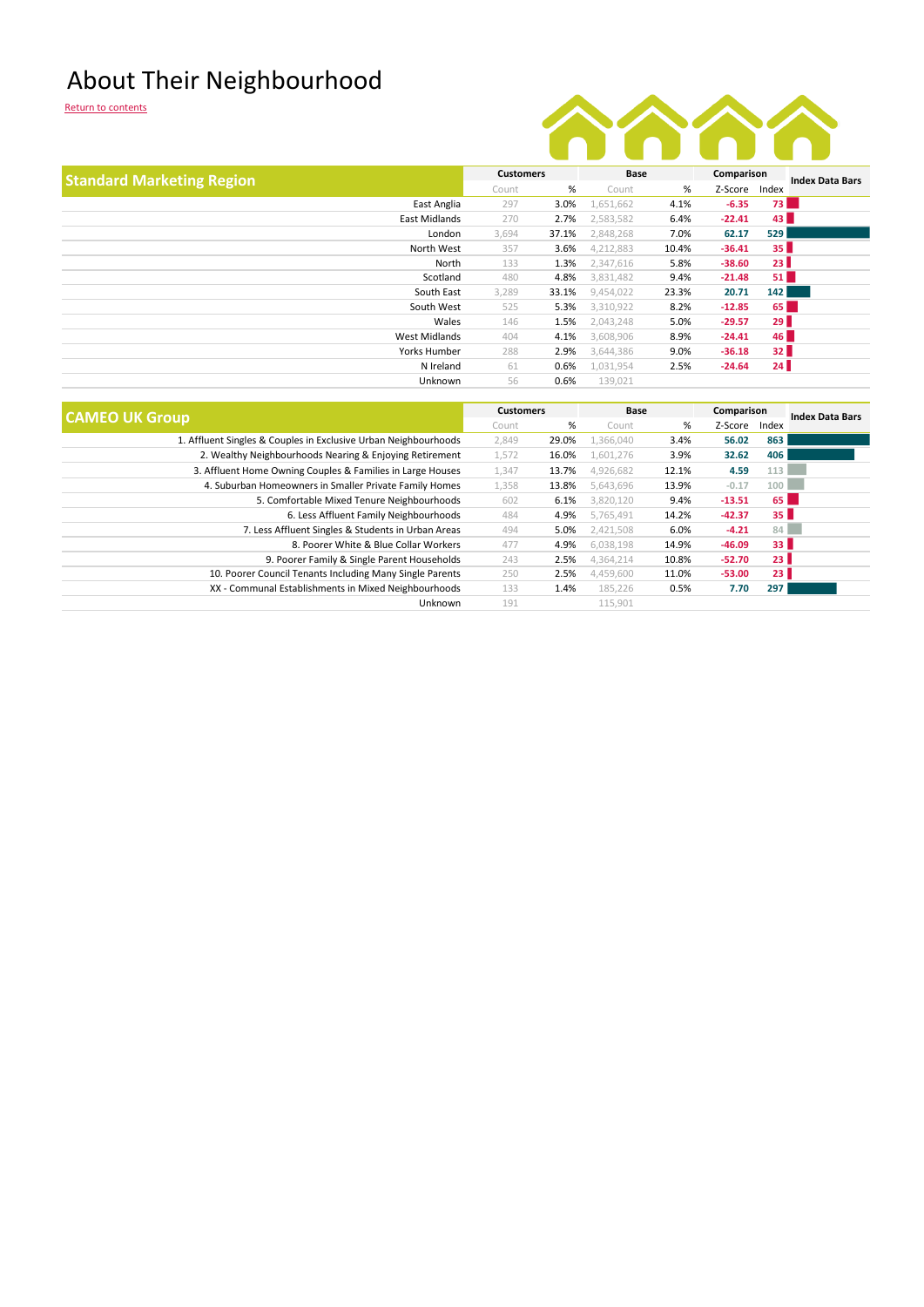### About Their Neighbourhood



| <b>CAMEO UK Category</b>                                                  | <b>Customers</b> |       | Base      |      | Comparison    |                 | <b>Index Data Bars</b> |
|---------------------------------------------------------------------------|------------------|-------|-----------|------|---------------|-----------------|------------------------|
|                                                                           | Count            | $\%$  | Count     | %    | Z-Score Index |                 |                        |
| 01A-Opulent Couples & Singles In Executive City & Suburban Areas          | 737              | 7.5%  | 151,353   | 0.4% | 26.83         | 2015            |                        |
| 01B-Wealthy Singles In Small City Flats & Suburban Terraces               | 1,602            | 16.3% | 663,974   | 1.6% | 39.37         | 998             |                        |
| 01C-Urban Living Professional Singles & Couples                           | 405              | 4.1%  | 435,178   | 1.1% | 15.22         | 385             |                        |
| 01D-Wealthy & Educated Singles In Student Areas                           | 105              | 1.1%  | 115,535   | 0.3% | 7.56          | 376             |                        |
| 02A-Opulent Older & Retired Households In Spacious Rural Properties       | 194              | 2.0%  | 229,196   | 0.6% | 10.05         | 350             |                        |
| 02B-Affluent Mature Families & Couples In Large Exclusive Detached Homes  | 997              | 10.2% | 745,153   | 1.8% | 27.30         | 554             |                        |
| 02C-Affluent Mature Couples & Singles Some With School Age Children       | 184              | 1.9%  | 450,008   | 1.1% | 5.60          | 169             |                        |
| 02D-Wealthy Suburban Professionals In Mixed Tenure                        | 197              | 2.0%  | 176,919   | 0.4% | 11.10         | 461             |                        |
| 03A-Wealthy Older Families In Spacious Suburban & Rural Detached & Semis  | 650              | 6.6%  | 1,477,838 | 3.6% | 11.89         | 182             |                        |
| 03B-Young & Mature Couples & Families In Large Rural Dwellings            | 101              | 1.0%  | 303,723   | 0.7% | 2.76          | 138             |                        |
| 03C-Well-Off Older Couples & Families In Large Detached & Semis           | 269              | 2.7%  | 1,806,230 | 4.4% | $-10.35$      | 62              |                        |
| 03D-Wealthy Mixed Households Living In Rural Communities                  | 327              | 3.3%  | 1,338,891 | 3.3% | 0.19          | 101             |                        |
| 04A-Executive Households In Suburban Terraces & Semis                     | 433              | 4.4%  | 885,360   | 2.2% | 10.77         | 202             |                        |
| 04B-Professional Home Owners In Detached & Semi Suburbia                  | 380              | 3.9%  | 1,024,947 | 2.5% | 6.92          | 153             |                        |
| 04C-White Collar Home Owners In Outer Suburbs & Coastal Areas             | 76               | 0.8%  | 409,497   | 1.0% | $-2.64$       | 77 I            |                        |
| 04D-Mature Owner Occupiers In Rural & Coastal Neighbourhoods              | 105              | 1.1%  | 1,088,179 | 2.7% | $-15.49$      | 40              |                        |
| 04E-Couples & Families In Modern Rural & Suburban Developments            | 161              | 1.6%  | 787,911   | 1.9% | $-2.34$       | 85              |                        |
| 04F-Mature Couples & Families In Mortgaged Detached & Semis               | 203              | 2.1%  | 1,447,802 | 3.6% | $-10.41$      | <b>58</b>       |                        |
| 05A-Singles Couples & School Age Families In Mixed Housing                | 68               | 0.7%  | 139,850   | 0.3% | 4.16          | 201             |                        |
| 05B-Young & Older Single Mortgagees & Renters In Terraces & Flats         | 152              | 1.5%  | 300,699   | 0.7% | 6.49          | 209             |                        |
| 05C-Mature & Retired Singles In Areas Of Small Mixed Housing              | 108              | 1.1%  | 466,984   | 1.2% | $-0.47$       | 96              |                        |
| 05D-Young & Older Households In Coastal Rural & Suburban Areas            | 50               | 0.5%  | 409,912   | 1.0% | $-6.95$       | <b>50</b>       |                        |
| 05E-Mature Households In Scottish Industrial Suburbs & Rural Communities  | 85               | 0.9%  | 621,433   | 1.5% | $-7.10$       | 57 <sub>1</sub> |                        |
| 05F-Young & Older Households In Areas Of Mixed Tenure                     | 71               | 0.7%  | 439,134   | 1.1% | $-4.18$       | 67              |                        |
| 05G-Older Couples & Singles In Suburban Family Semis                      | 68               | 0.7%  | 1,442,108 | 3.6% | $-34.11$      | 20 <sub>1</sub> |                        |
| 06A-Less Affluent Communities In Areas Of Mixed Tenure                    | 33               | 0.3%  | 179,188   | 0.4% | $-1.80$       | <b>76</b>       |                        |
| 06B-Older & Mature Households In Suburban Semis & Terraces                | 216              | 2.2%  | 1,363,249 | 3.4% | $-7.80$       | <b>66</b>       |                        |
| 06C-Mixed Households In Mostly Welsh Suburban Communities & Rural Areas   | 18               | 0.2%  | 344,537   | 0.8% | $-15.39$      | 22 <sub>1</sub> |                        |
| 06D-Couples & Families With School Age & Older Children In Spacious Semis | 77               | 0.8%  | 1,385,101 | 3.4% | $-29.47$      | 23 <sup>1</sup> |                        |
| 06E-Mature Households In Less Affluent Suburban & Rural Areas             | 59               | 0.6%  | 910,196   | 2.2% | $-21.01$      | 27 <sup>1</sup> |                        |
| 06F-Less Affluent Couples In Suburban Family Neighbourhoods               | 32               | 0.3%  | 1,166,245 | 2.9% | $-44.19$      | 11              |                        |
| 06G-Young Single & Family Communities In Small Terraces & Rented Flats    | 49               | 0.5%  | 416,975   | 1.0% | $-7.41$       | 49              |                        |
| 07A-Single Mortgagees & Renters In Pre-School Family Neighbourhoods       | 138              | 1.4%  | 942,310   | 2.3% | $-7.69$       | 61              |                        |
| 07B-Singles & Families In Ethnically Mixed Inner City & Suburban Areas    | 138              | 1.4%  | 669,659   | 1.6% | $-2.04$       | 85              |                        |
| 07C-Young Flat Dwelling Singles & Couples In Inner City Student Areas     | 65               | 0.7%  | 216,655   | 0.5% | 1.57          | 124             |                        |
| 07D-Young Singles Couples & Students In Urban Areas                       | 96               | 1.0%  | 422,023   | 1.0% | $-0.61$       | 94              |                        |
| 07E-Young Singles In Privately Rented & Housing Association Properties    | 57               | 0.6%  | 170,861   | 0.4% | 2.09          | 138             |                        |
| 08A-Poorer Retired Households In Owned & Rented Accommodation             | 80               | 0.8%  | 553,056   | 1.4% | $-6.02$       | 60              |                        |
| 08B-Older & Mature Households In Suburban Areas Of Mixed Tenure           | 25               | 0.3%  | 774,837   | 1.9% | $-32.46$      | 13 <sup>1</sup> |                        |
| 08C-Older Households With School Age Children In Towns & Suburbs          | 121              | 1.2%  | 1,284,940 | 3.2% | $-17.33$      | 39              |                        |
| 08D-Poorer Young Singles In Suburban Family Areas                         | 170              | 1.7%  | 678,090   | 1.7% | 0.48          | 104             |                        |
| 08E-Mixed Mortgagees & Council Tenants In Outer Suburbs                   | 50               | 0.5%  | 1,494,212 | 3.7% | $-44.07$      | 14              |                        |
| 08F-Singles & Couples In Small Terraced Properties                        | 31               | 0.3%  | 1,253,063 | 3.1% | $-48.84$      | 10 <sup>1</sup> |                        |
| 09A-Poorer Singles In Outer Suburban Family Neighbourhoods                | 47               | 0.5%  | 816,323   | 2.0% | $-21.96$      | 24              |                        |
| 09B-Poorer Singles & Families In Mixed Tenure                             | 28               | 0.3%  | 766,015   | 1.9% | $-29.71$      | 15 <sup>1</sup> |                        |
| 09C-Suburban Scottish Households In Small Terraces & Flats                | 47               | 0.5%  | 650,379   | 1.6% | $-16.10$      | 30 <sup>1</sup> |                        |
| 09D-Ethnically Mixed Young Families & Singles In Terraced Housing         | 17               | 0.2%  | 447,284   | 1.1% | $-22.09$      | 16 <sup>1</sup> |                        |
| 09E-Poorer Couples & School Age Families In Terraced & Semis              | 30               | 0.3%  | 954,128   | 2.4% | $-36.64$      | 13 <sup>1</sup> |                        |
| 09F-Flat Dwellers In Council & Housing Association Accommodation          | 59               | 0.6%  | 371,122   | 0.9% | $-4.01$       | 66              |                        |
| 09G-Young & Older Households In Housing Association & Mortgaged Homes     | 15               | 0.2%  | 358,963   | 0.9% | $-18.53$      | 17 <sup>1</sup> |                        |
| 10A-Hi-Rise Flat Dwellers In Cosmopolitan Areas Of Mixed Tenure           | 46               | 0.5%  | 124,788   | 0.3% | 2.34          | 153             |                        |
| 10B-Council Tenants & Mortgagees In Scottish Suburbia                     | 23               | 0.2%  | 792,492   | 2.0% | $-35.14$      | 12              |                        |
| 10C-Poorer Mortgagees & Council Renters In Family Neighbourhoods          | 10               | 0.1%  | 597,215   | 1.5% | $-42.42$      | 7 I             |                        |
| 10D-Singles & Single Parents In Suburban Hi-Rise Flats                    | 103              | 1.1%  | 391,895   | 1.0% | 0.82          | 109             |                        |
| 10E-Mature Households In Small Terraces & Semis                           | 26               | 0.3%  | 1,251,665 | 3.1% | $-54.22$      | 9               |                        |
| 10F-Poorer Singles In Local Authority Family Neighbourhoods               | 15               | 0.2%  | 1,095,931 | 2.7% | $-64.42$      | $6\phantom{a}$  |                        |
| 10G-Single Renters In Mixed Age Hi-Rise Communities                       | 27               | 0.3%  | 205,614   | 0.5% | $-4.37$       | 54              |                        |
| XXX-Communal Establishments In Mixed Neighbourhoods                       | 133              | 1.4%  | 185,226   | 0.5% | 7.70          | 297             |                        |
| Unknown                                                                   | 191              |       | 115,901   |      |               |                 |                        |